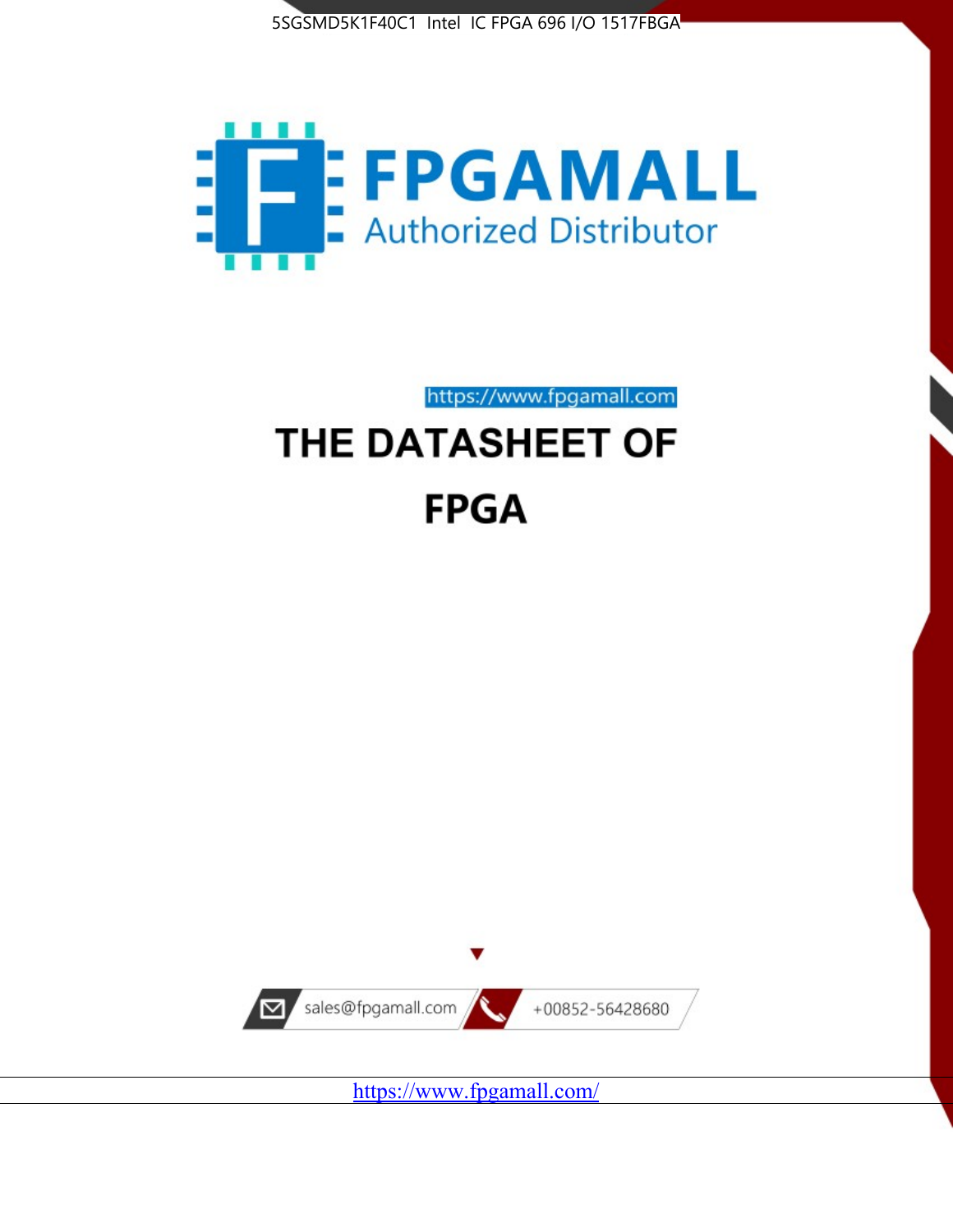# **Stratix V Device Overview**

**SV51001 [Subscribe](https://www.altera.com/servlets/subscriptions/alert?id=SV51001) [Send Feedback](mailto:FPGAtechdocfeedback@intel.com?subject=Feedback%20on%20(SV51001%202020.06.15)%20Stratix%20V%20Device%20Overview&body=We%20appreciate%20your%20feedback.%20In%20your%20comments,%20also%20specify%20the%20page%20number%20or%20paragraph.%20Thank%20you.)** 

Altera's 28-nm Stratix® V FPGAs include innovations such as an enhanced core architecture, integrated transceivers up to 28.05 gigabits per second (Gbps), and a unique array of integrated hard intellectual property (IP) blocks.

With these innovations, Stratix V FPGAs deliver a new class of application-targeted devices optimized for:

- Bandwidth-centric applications and protocols, including PCI Express® (PCIe®) Gen3
- Data-intensive applications for 40G/100G and beyond
- High-performance, high-precision digital signal processing (DSP) applications

Stratix V devices are available in four variants (GT, GX, GS, and E), each targeted for a different set of applications. For higher volume production, you can prototype with Stratix V FPGAs and use the low-risk, low-cost path to HardCopy® V ASICs.

#### **Related Information**

2020.06.15

#### **[Stratix V Device Handbook: Known Issues](http://www.altera.com/support/kdb/solutions/rd08242010_83.html)**

Lists the planned updates to the *Stratix V Device Handbook* chapters.

# **Stratix V Family Variants**

The Stratix V device family contains the GT, GX, GS, and E variants.

**Stratix V GT** devices, with both 28.05-Gbps and 12.5-Gbps transceivers, are optimized for applications that require ultra-high bandwidth and performance in areas such as 40G/100G/400G optical communica‐ tions systems and optical test systems. 28.05-Gbps and 12.5-Gbps transceivers are also known as GT and GX channels, respectively.

**Stratix V GX** devices offer up to 66 integrated transceivers with 14.1-Gbps data rate capability. These transceivers also support backplane and optical interface applications. These devices are optimized for high-performance, high-bandwidth applications such as 40G/100G optical transport, packet processing, and traffic management found in wireline, military communications, and network test equipment markets.

**Stratix V GS** devices have an abundance of variable precision DSP blocks, supporting up to 3,926 18x18 or 1,963 27x27 multipliers. In addition, Stratix V GS devices offer integrated transceivers with 14.1-Gbps data rate capability. These transceivers also support backplane and optical interface applications. These devices are optimized for transceiver-based DSP-centric applications found in wireline, military, broadcast, and high-performance computing markets.

**Stratix V E** devices offer the highest logic density within the Stratix V family with nearly one million logic elements (LEs) in the largest device. These devices are optimized for applications such as ASIC and system emulation, diagnostic imaging, and instrumentation.

**[ISO](http://www.altera.com/support/devices/reliability/certifications/rel-certifications.html) [9001:2015](http://www.altera.com/support/devices/reliability/certifications/rel-certifications.html) [Registered](http://www.altera.com/support/devices/reliability/certifications/rel-certifications.html)**



Intel Corporation. All rights reserved. Intel, the Intel logo, Altera, Arria, Cyclone, Enpirion, MAX, Nios, Quartus and Stratix words and logos are trademarks of Intel Corporation or its subsidiaries in the U.S. and/or other countries. Intel warrants performance of its FPGA and semiconductor products to current specifications in accordance with Intel's standard warranty, but reserves the right to make changes to any products and services at any time without notice. Intel assumes no responsibility or liability arising out of the application or use of any information, product, or service described herein except as expressly agreed to in writing by Intel. Intel customers are advised to obtain the latest version of device specifications before relying on any published information and before placing orders for products or services.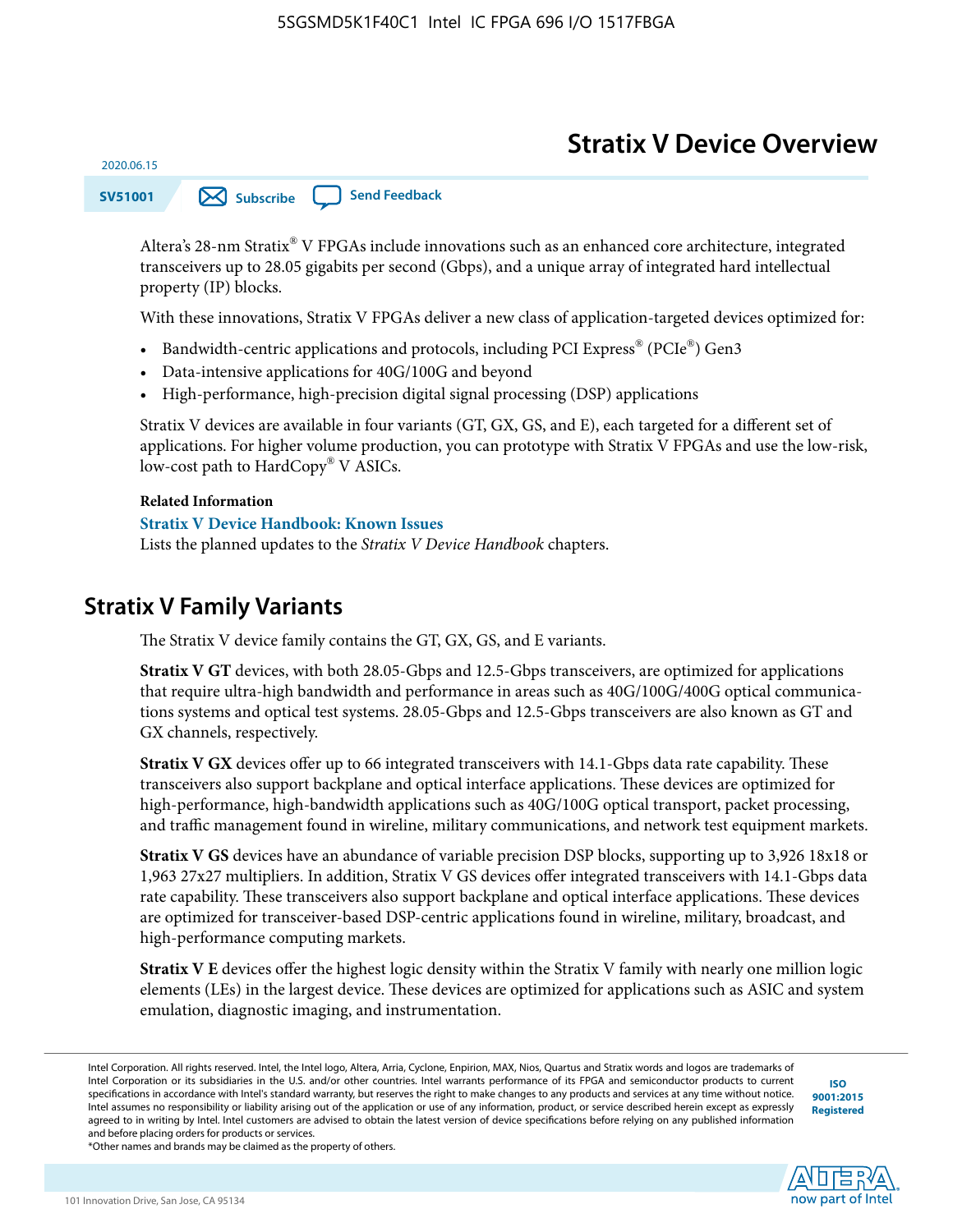#### **2 Stratix V Features Summary**

Common to all Stratix V family variants are a rich set of high-performance building blocks, including a redesigned adaptive logic module (ALM), 20 Kbit (M20K) embedded memory blocks, variable precision DSP blocks, and fractional phase-locked loops (PLLs). All of these building blocks are interconnected by Altera's superior multi-track routing architecture and comprehensive fabric clocking network.

Also common to Stratix V devices is the new Embedded HardCopy Block, which is a customizable hard IP block that leverages Altera's unique HardCopy ASIC capabilities. The Embedded HardCopy Block in Stratix V FPGAs is used to harden IP instantiation of PCIe Gen3, Gen2, and Gen1.

# **Stratix V Features Summary**

#### **Table 1: Summary of Features for Stratix V Devices**

| <b>Feature</b>                    | <b>Description</b>                                                                                                                                                                                                                                                                                                                                                                                                         |
|-----------------------------------|----------------------------------------------------------------------------------------------------------------------------------------------------------------------------------------------------------------------------------------------------------------------------------------------------------------------------------------------------------------------------------------------------------------------------|
| Technology                        | 28-nm TSMC process technology<br>0.85-V or 0.9-V core voltage                                                                                                                                                                                                                                                                                                                                                              |
| Low-power serial<br>transceivers  | 28.05-Gbps transceivers on Stratix V GT devices<br>$\bullet$<br>Electronic dispersion compensation (EDC) for XFP, SFP+, QSFP, CFP<br>optical module support<br>Adaptive linear and decision feedback equalization<br>$\bullet$<br>Transmitter pre-emphasis and de-emphasis<br>Dynamic reconfiguration of individual channels<br>$\bullet$<br>On-chip instrumentation (EyeQ non-intrusive data eye monitoring)<br>$\bullet$ |
| Backplane capability              | 600-Megabits per second (Mbps) to 12.5-Gbps data rate capability<br>$\bullet$                                                                                                                                                                                                                                                                                                                                              |
| General-purpose I/Os<br>(GPIOs)   | 1.6-Gbps LVDS<br>1,066-MHz external memory interface<br>$\bullet$<br>On-chip termination (OCT)<br>$\bullet$<br>1.2-V to 3.3-V interfacing for all Stratix V devices                                                                                                                                                                                                                                                        |
| Embedded HardCopy<br><b>Block</b> | PCIe Gen3, Gen2, and Gen1 complete protocol stack, x1/x2/x4/x8 end<br>$\bullet$<br>point and root port                                                                                                                                                                                                                                                                                                                     |
| Embedded transceiver<br>hard IP   | Interlaken physical coding sublayer (PCS)<br>$\bullet$<br>Gigabit Ethernet (GbE) and XAUI PCS<br>$\bullet$<br>10G Ethernet PCS<br>Serial RapidIO® (SRIO) PCS<br>$\bullet$<br>Common Public Radio Interface (CPRI) PCS<br>$\bullet$<br>Gigabit Passive Optical Networking (GPON) PCS<br>$\bullet$                                                                                                                           |
| Power management                  | Programmable Power Technology<br>$\bullet$<br>Quartus II integrated PowerPlay Power Analysis<br>$\bullet$                                                                                                                                                                                                                                                                                                                  |

**Altera Corporation** 

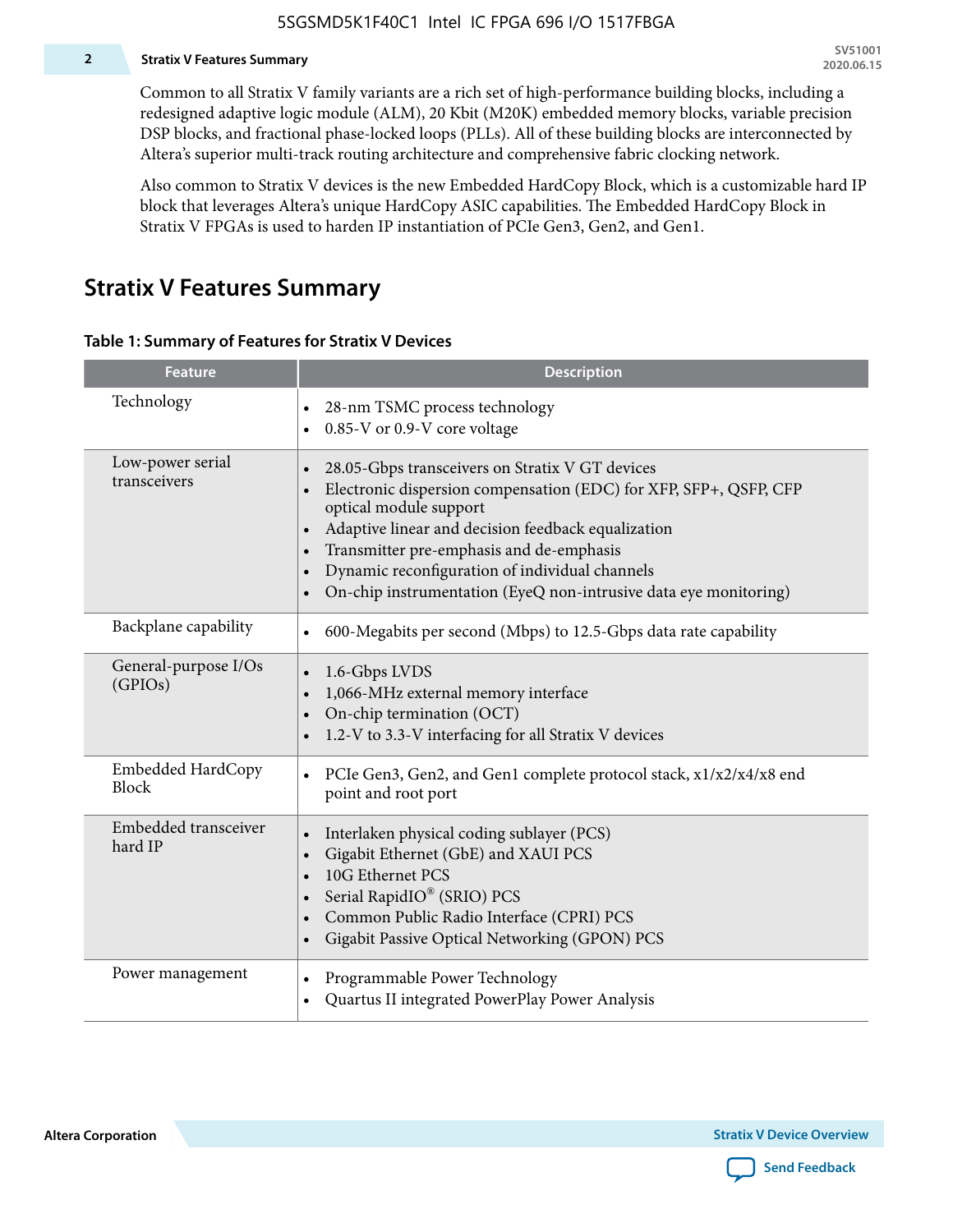| <b>Feature</b>                   | <b>Description</b>                                                                                                                                                                                                                                                                                                                                                                                                                                                   |
|----------------------------------|----------------------------------------------------------------------------------------------------------------------------------------------------------------------------------------------------------------------------------------------------------------------------------------------------------------------------------------------------------------------------------------------------------------------------------------------------------------------|
| High-performance core<br>fabric  | Enhanced ALM with four registers<br>Improved routing architecture reduces congestion and improves compile<br>times                                                                                                                                                                                                                                                                                                                                                   |
| Embedded memory<br>blocks        | M20K: 20-Kbit with hard error correction code (ECC)<br>$\bullet$<br>MLAB: 640-bit                                                                                                                                                                                                                                                                                                                                                                                    |
| Variable precision DSP<br>blocks | Up to 600 MHz performance<br>$\bullet$<br>Natively support signal processing with precision ranging from 9x9 up to<br>54x54<br>New native 27x27 multiply mode<br>$\bullet$<br>64-bit accumulator and cascade for systolic finite impulse responses (FIRs)<br>$\bullet$<br>Embedded internal coefficient memory<br>$\bullet$<br>Pre-adder/subtractor improves efficiency<br>$\bullet$<br>Increased number of outputs allows more independent multipliers<br>$\bullet$ |
| <b>Fractional PLLs</b>           | Fractional mode with third-order delta-sigma modulation<br>$\bullet$<br>Integer mode<br>$\bullet$<br>Precision clock synthesis, clock delay compensation, and zero delay buffer<br>$\bullet$<br>(ZDB)                                                                                                                                                                                                                                                                |
| Clock networks                   | 800-MHz fabric clocking<br>$\bullet$<br>Global, quadrant, and peripheral clock networks<br>$\bullet$<br>Unused clock networks can be powered down to reduce dynamic power<br>$\bullet$                                                                                                                                                                                                                                                                               |
| Device configuration             | Serial and parallel flash interface<br>$\bullet$<br>Enhanced advanced encryption standard (AES) design security features<br>$\bullet$<br>Tamper protection<br>$\bullet$<br>Partial and dynamic reconfiguration<br>$\bullet$<br>Configuration via Protocol (CvP)<br>$\bullet$                                                                                                                                                                                         |
| High-performance<br>packaging    | Multiple device densities with identical package footprints enables seamless<br>$\bullet$<br>migration between different FPGA densities<br>FBGA packaging with on-package decoupling capacitors<br>$\bullet$<br>Lead and RoHS-compliant lead-free options                                                                                                                                                                                                            |
| HardCopy V migration             |                                                                                                                                                                                                                                                                                                                                                                                                                                                                      |

# **Stratix V Family Plan**

The following tables list the features of the different Stratix V devices.

The information in this section is correct at the time of publication. For the latest information and to get more details, refer to the Altera Product Selector.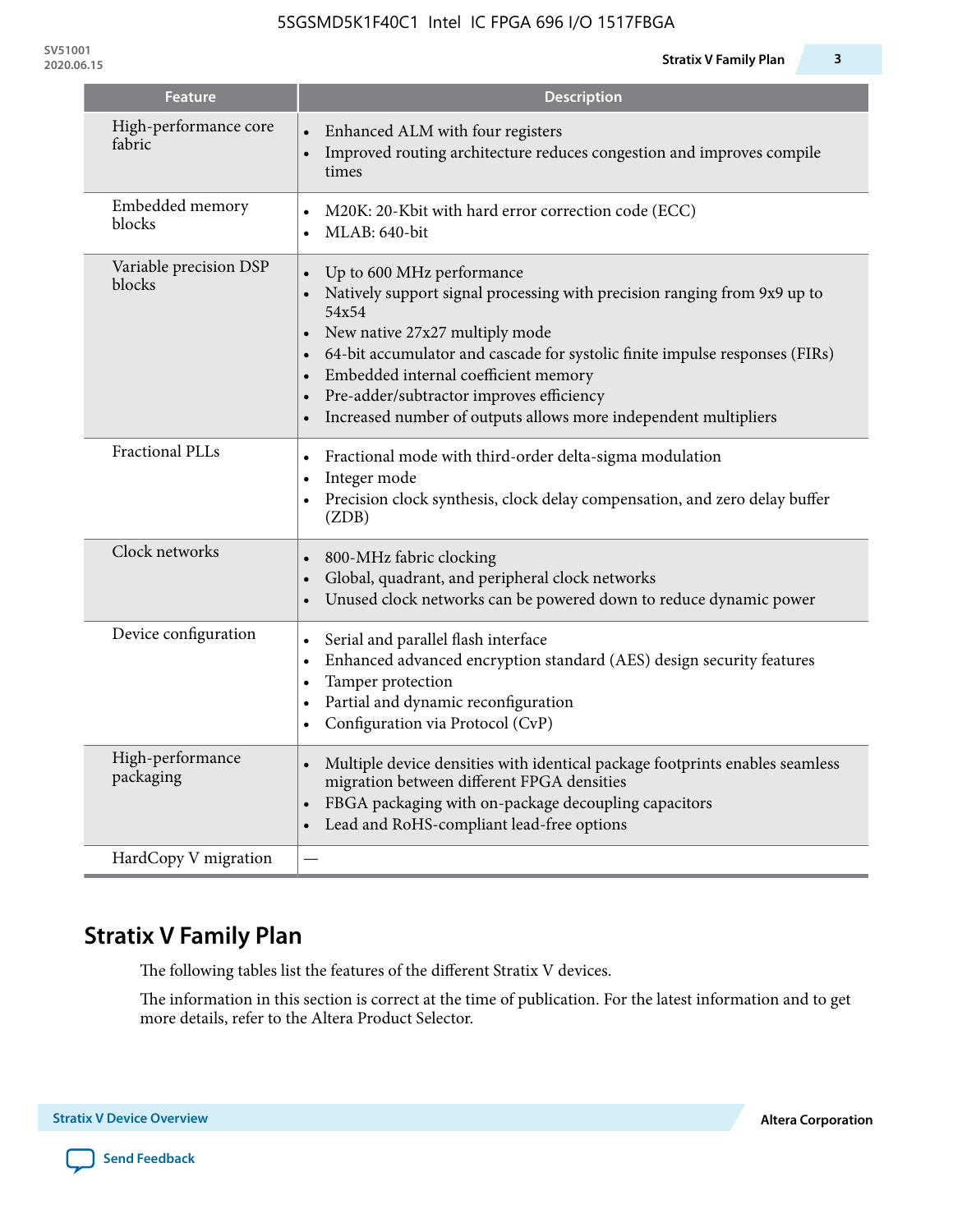### **Table 2: Stratix V GT Device Features**

| <b>Feature</b>                            | 5SGTC5                                                                    | 5SGTC7         |
|-------------------------------------------|---------------------------------------------------------------------------|----------------|
| Logic Elements (K)                        | 425                                                                       | 622            |
| ALMs                                      | 160,400                                                                   | 234,720        |
| Registers (K)                             | 642                                                                       | 939            |
| 28.05/12.5-Gbps Transceivers              | 4/32                                                                      | 4/32           |
| PCIe hard IP Blocks                       | $\mathbf{1}$                                                              | $\mathbf{1}$   |
| <b>Fractional PLLs</b>                    | 28                                                                        | 28             |
| M20K Memory Blocks                        | 2,304                                                                     | 2,560          |
| M20K Memory (MBits)                       | 45                                                                        | 50             |
| Variable Precision Multipliers (18x18)    | 512                                                                       | 512            |
| Variable Precision Multipliers (27x27)    | 256                                                                       | 256            |
| DDR3 SDRAM x72 DIMM Interfaces            | $\overline{4}$                                                            | $\overline{4}$ |
|                                           | User I/Os <sup>(1)</sup> , Full-Duplex LVDS, 28.05/12.5-Gbps Transceivers |                |
| Package <sup>(2)(3)</sup>                 | 5SGTC5                                                                    | 5SGTC7         |
| KF40-F1517 <sup>(4)</sup><br>$(40$ mm $)$ | 600, 150, 36                                                              | 600, 150, 36   |

**Altera Corporation** 



<sup>(1)</sup> The number of GPIOs does not include transceiver I/Os. In the Quartus II software, the number of user I/Os includes transceiver I/Os.

 $^{(2)}$  Packages are flipchip ball grid array (1.0-mm pitch).

<sup>(3)</sup> Each package row offers pin migration (common board footprint) for all devices in the row.

<sup>(4)</sup> Migration between select Stratix V GT devices and Stratix V GX devices is available. For more information, refer to **Table 6** and to *AN 644: Migration Between Stratix V GX and Stratix V GT Devices*.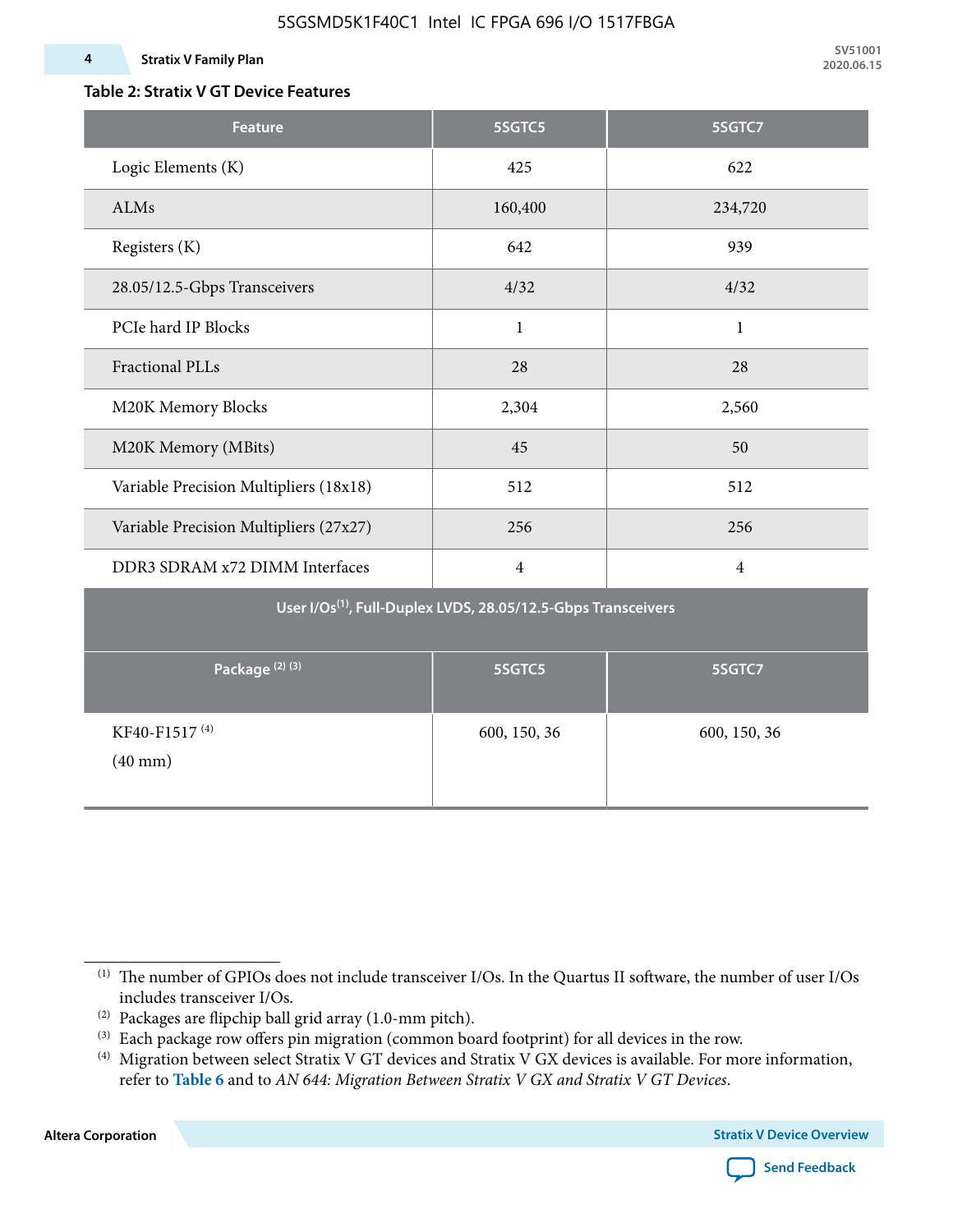#### **Table 3: Stratix V GX Device Features**

| <b>Features</b>                                                   | 5SGXA<br>3       | 5SGXA<br>4  | 5SGXA<br>5                 | 5SGXA<br>7                 | 5SGXA<br>9                 | 5SGXA<br>B                 | 5SGXB<br>5     | 5SGXB<br>$6\phantom{1}6$ | 5SGXB<br>9     | 5SGXBB         |
|-------------------------------------------------------------------|------------------|-------------|----------------------------|----------------------------|----------------------------|----------------------------|----------------|--------------------------|----------------|----------------|
| Logic<br>Elements<br>(K)                                          | 340              | 420         | 490                        | 622                        | 840                        | 952                        | 490            | 597                      | 840            | 952            |
| ALMs                                                              | 128,300          | 158,500     | 185,000                    | 234,720                    | 317,000                    | 359,200                    | 185,000        | 225,400                  | 317,000        | 359,200        |
| Registers<br>(K)                                                  | 513              | 634         | 740                        | 939                        | 1,268                      | 1,437                      | 740            | 902                      | 1,268          | 1,437          |
| $14.1$ -Gbps<br>Transceive<br>rs                                  | 12, 24,<br>or 36 | 24 or<br>36 | 24, 36,<br>or 48           | 24, 36,<br>or 48           | 36 or<br>48                | 36 or<br>48                | 66             | 66                       | 66             | 66             |
| PCIe hard<br><b>IP Blocks</b>                                     | 1 or 2           | 1 or 2      | 1, 2, 0r<br>$\overline{4}$ | 1, 2, or<br>$\overline{4}$ | 1, 2, or<br>$\overline{4}$ | 1, 2, or<br>$\overline{4}$ | 1 or 4         | 1 or 4                   | 1 or 4         | 1 or 4         |
| Fractional<br>PLLs                                                | $20^{(5)}$       | 24          | 28                         | 28                         | 28                         | 28                         | 24             | 24                       | 32             | 32             |
| M20K<br>Memory<br><b>Blocks</b>                                   | 957              | 1,900       | 2,304                      | 2,560                      | 2,640                      | 2,640                      | 2,100          | 2,660                    | 2,640          | 2,640          |
| M20K<br>Memory<br>(MBits)                                         | 19               | 37          | 45                         | 50                         | 52                         | 52                         | 41             | 52                       | 52             | 52             |
| Variable<br>Precision<br>Multipliers<br>(18x18)                   | 512              | 512         | 512                        | 512                        | 704                        | 704                        | 798            | 798                      | 704            | 704            |
| Variable<br>Precision<br>Multipliers<br>(27x27)                   | 256              | 256         | 256                        | 256                        | 352                        | 352                        | 399            | 399                      | 352            | 352            |
| DDR <sub>3</sub><br><b>SDRAM</b><br>x72 DIMM<br>Interfaces<br>(6) | 6                | 6           | 6                          | 6                          | 6                          | 6                          | $\overline{4}$ | $\overline{4}$           | $\overline{4}$ | $\overline{4}$ |

 $^{\left(5\right)}$  The F1517 package contains 24 PLLs. The other packages with this device contain 20 PLLs.

(6) These are the maximum number of x72 interfaces available. The actual number of interfaces depends on the device package.

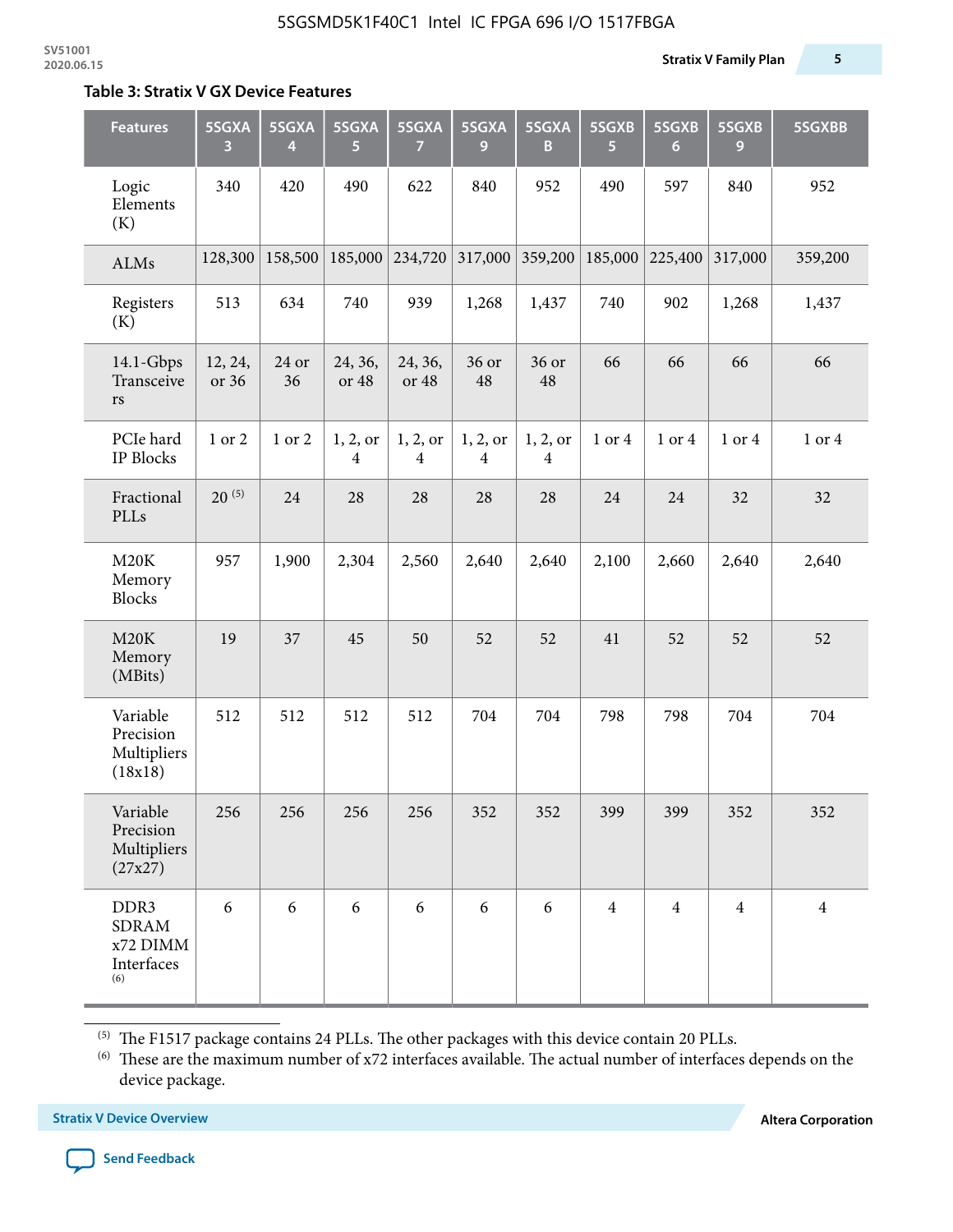#### **6 Stratix V Family Plan**

|                                                                                      |                             |                 |                 |                 | User I/Os <sup>(1)</sup> , Full-Duplex LVDS, 14.1-Gbps Transceivers |                                 |                |                |        |        |
|--------------------------------------------------------------------------------------|-----------------------------|-----------------|-----------------|-----------------|---------------------------------------------------------------------|---------------------------------|----------------|----------------|--------|--------|
| Package <sup>(2)(3)</sup><br>$(7)$ (8)                                               | 5SGXA3                      |                 |                 |                 | 5SGXA9                                                              | 5SGXA<br>B                      | 5SGXB5         | 5SGXB6         | 5SGXB9 | 5SGXBB |
| EH29-<br>H780<br>$(33$ mm $)$                                                        | 360, 90,<br>$12^{\text{H}}$ |                 |                 |                 |                                                                     |                                 |                |                |        |        |
| HF35-<br>$F1152^{(9)}$<br>$(35$ mm $)$                                               | 432,<br>108, 24             | 552,<br>138, 24 | 552,<br>138, 24 | 552,<br>138, 24 |                                                                     |                                 |                |                |        |        |
| KF35-<br>F1152<br>$(35$ mm $)$                                                       | 432,<br>108, 36             | 432,<br>108, 36 | 432,<br>108, 36 | 432,<br>108, 36 |                                                                     |                                 |                |                |        |        |
| KF40-<br>F1517<br>$(40$ mm $)$<br>KH40-<br>H1517 <sup>(9)</sup><br>$(45 \text{ mm})$ | 696,<br>174, 36             | 696,<br>174, 36 | 696,<br>174, 36 | 696,<br>174, 36 | 696,<br>174,<br>36 <sup>H</sup>                                     | 696,<br>174,<br>36 <sup>H</sup> |                |                |        |        |
| NF40-<br>F1517 <sup>(4)</sup><br>$(40$ mm $)$                                        |                             |                 | 600,<br>150, 48 | 600,<br>150, 48 |                                                                     |                                 |                |                |        |        |
| RF40-<br>F1517<br>$(40$ mm $)$                                                       |                             |                 |                 |                 |                                                                     |                                 | 432,<br>108,66 | 432,<br>108,66 |        |        |

**Altera Corporation** 



<sup>(7)</sup> LVDS counts are full duplex channels. Each full duplex channel is one transmitter (TX) pair plus one receiver (RX) pair.

<sup>(8)</sup> A superscript  $H$  after the number of transceivers indicates that this device is only available in a hybrid package. Hybrid packages are slightly larger than conventional FBGAs. Refer to Altera's packaging documentation for more information.

<sup>(9)</sup> Migration between select Stratix V GX devices and Stratix V GS devices is available. For more information, refer to **Table 6**.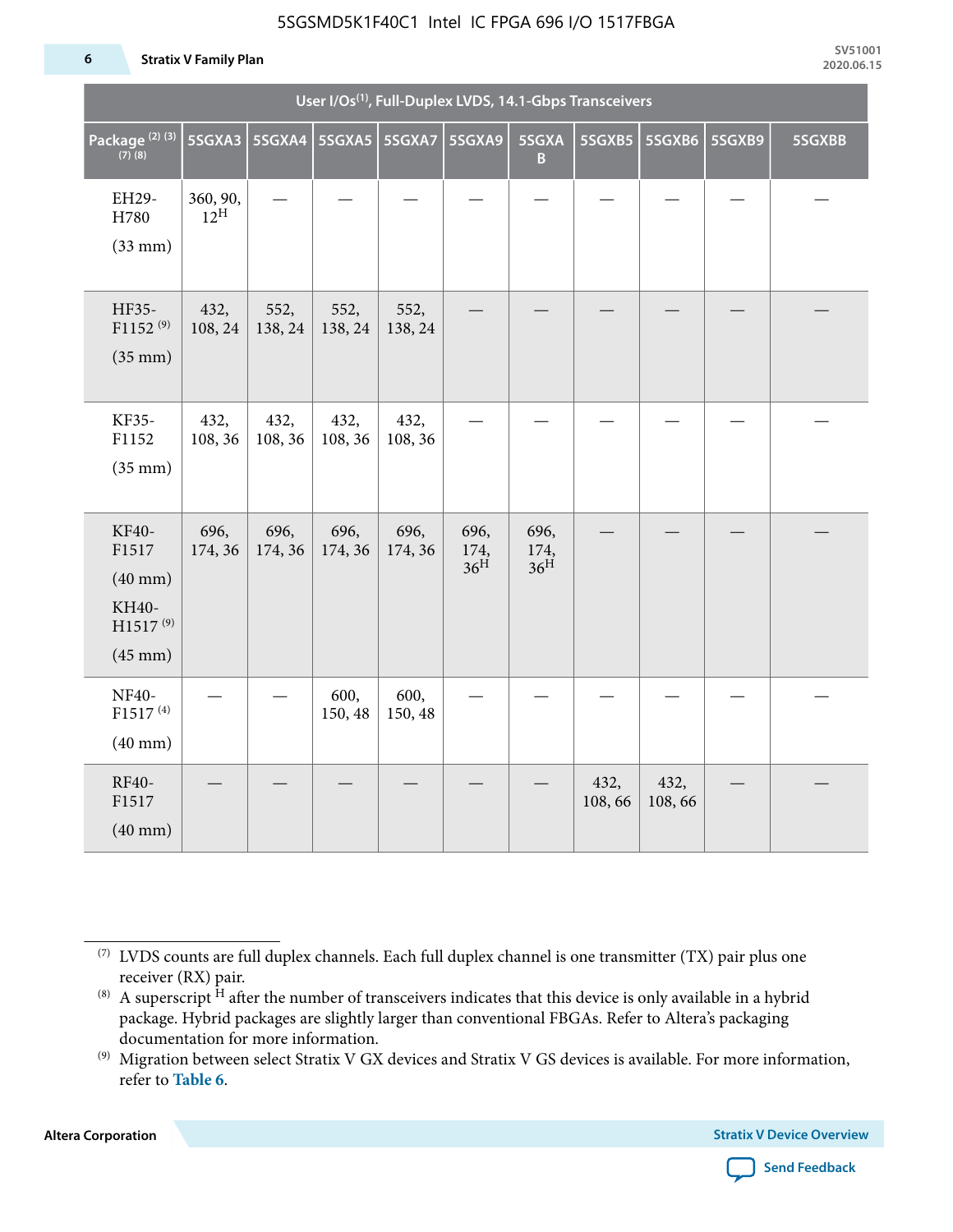|                                                           | User I/Os <sup>(1)</sup> , Full-Duplex LVDS, 14.1-Gbps Transceivers |  |                 |                 |                 |                 |                |                |                                 |                           |  |  |
|-----------------------------------------------------------|---------------------------------------------------------------------|--|-----------------|-----------------|-----------------|-----------------|----------------|----------------|---------------------------------|---------------------------|--|--|
| Package <sup>(2)(3)</sup><br>$(7)$ $(8)$                  | 5SGXA3                                                              |  | 5SGXA4 5SGXA5   | 5SGXA7          | 5SGXA9          | 5SGXA<br>B      | 5SGXB5         | 5SGXB6         | 5SGXB9                          | 5SGXBB                    |  |  |
| RF43-<br>F1760<br>(42.5)<br>mm)                           |                                                                     |  |                 |                 |                 |                 | 600,<br>150,66 | 600,<br>150,66 |                                 |                           |  |  |
| RH43-<br>H1760<br>$(45 \text{ mm})$                       |                                                                     |  |                 |                 |                 |                 |                |                | 600,<br>150,<br>66 <sup>H</sup> | 600, 150, 66 <sup>H</sup> |  |  |
| <b>NF45-</b><br>F1932 <sup>(9)</sup><br>$(45 \text{ mm})$ |                                                                     |  | 840,<br>210, 48 | 840,<br>210, 48 | 840,<br>210, 48 | 840,<br>210, 48 |                |                |                                 |                           |  |  |

### **Table 4: Stratix V GS Device Features**

| <b>Features</b>                           | 5SGSD3         | 5SGSD4        | 5SGSD5       | 5SGSD6     | 5SGSD8     |
|-------------------------------------------|----------------|---------------|--------------|------------|------------|
| Logic Elements (K)                        | 236            | 360           | 457          | 583        | 695        |
| <b>ALMs</b>                               | 89,000         | 135,840       | 172,600      | 220,000    | 262,400    |
| Registers (K)                             | 356            | 543           | 690          | 880        | 1,050      |
| $14.1$ -Gbps<br>transceivers              | 12 or 24       | 12, 24, or 36 | 24 or 36     | 36 or 48   | 36 or 48   |
| PCIe hard IP<br>blocks                    | $\mathbf{1}$   | $\mathbf{1}$  | $\mathbf{1}$ | 1, 2, or 4 | 1, 2, or 4 |
| <b>Fractional PLLs</b>                    | 20             | $20^{(5)}$    | 24           | 28         | 28         |
| M20K Memory<br><b>Blocks</b>              | 688            | 957           | 2,014        | 2,320      | 2,567      |
| M20K Memory<br>(MBits)                    | 13             |               | 39           | 45         | 50         |
| Variable Precision<br>Multipliers (18x18) | 1,200<br>2,088 |               | 3,180        | 3,550      | 3,926      |
| Variable Precision<br>Multipliers (27x27) | 600            | 1,044         | 1,590        | 1,775      | 1,963      |

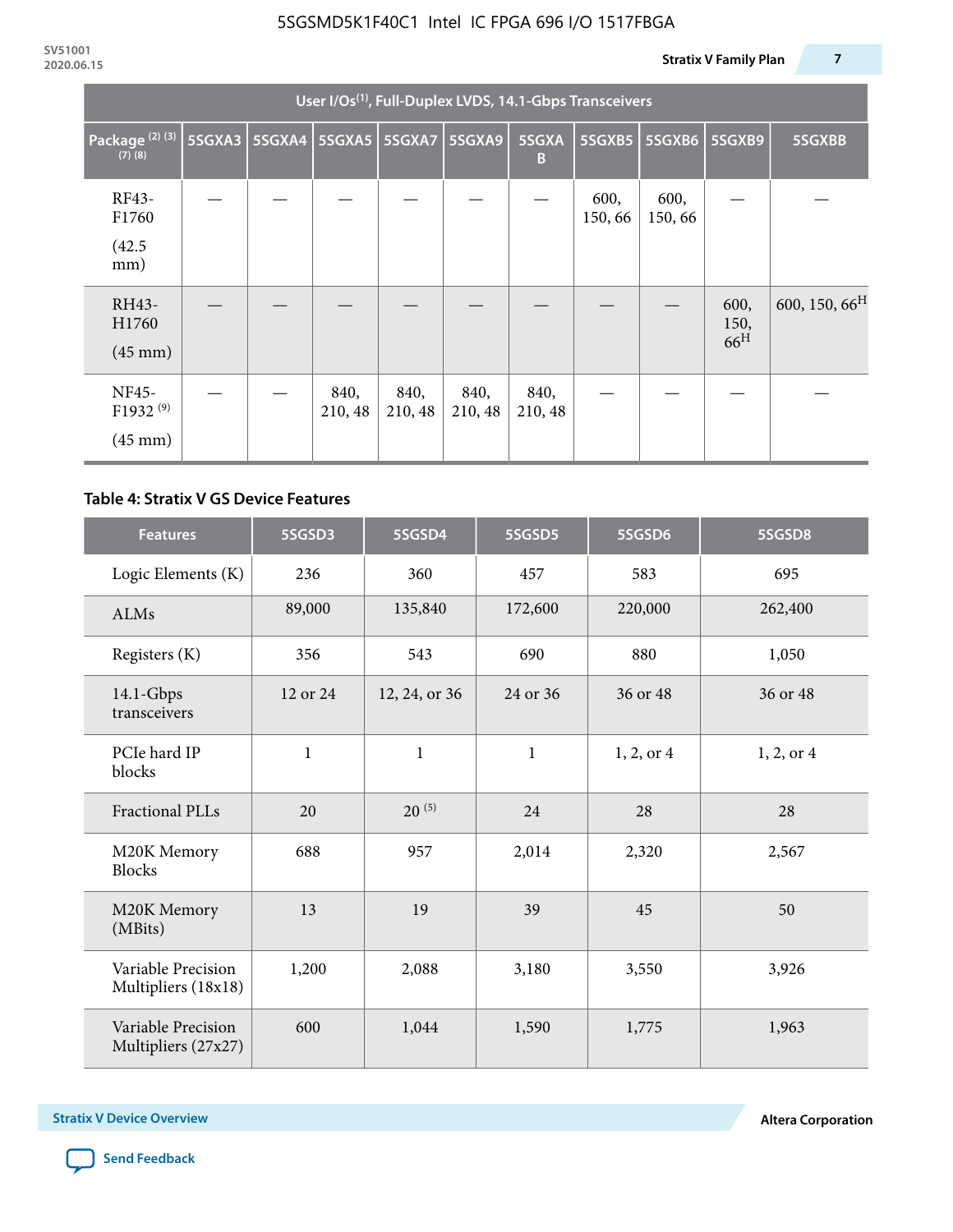**8 Stratix V Family Plan**

| <b>Features</b>                                | 5SGSD3                   | 5SGSD4          | 5SGSD5                                                              | 5SGSD6       | 5SGSD8       |
|------------------------------------------------|--------------------------|-----------------|---------------------------------------------------------------------|--------------|--------------|
| DDR3 SDRAM x72<br><b>DIMM</b> Interfaces       | $\overline{2}$           | $\overline{4}$  | $\overline{4}$                                                      | 6            | 6            |
|                                                |                          |                 | User I/Os <sup>(1)</sup> , Full-Duplex LVDS, 14.1-Gbps Transceivers |              |              |
| Package (2) (3) (7) (8)                        | 5SGSD3                   | 5SGSD4          | 5SGSD5                                                              | 5SGSD6       | 5SGSD8       |
| EH29-H780<br>$(33$ mm $)$                      | $360, 90, 12^{\text{H}}$ | 360, 90, $12^H$ |                                                                     |              |              |
| HF35-F1152 <sup>(9)</sup><br>$(35 \text{ mm})$ | 432, 108, 24             | 432, 108, 24    | 552, 138, 24                                                        |              |              |
| KF40-F1517 <sup>(9)</sup><br>$(40 \text{ mm})$ |                          | 696, 174, 36    | 696, 174, 36                                                        | 696, 174, 36 | 696, 174, 36 |
| NF45-F1932 <sup>(9)</sup><br>$(45 \text{ mm})$ |                          |                 |                                                                     | 840, 210, 48 | 840, 210, 48 |

### **Table 5: Stratix V E Device Features**

| <b>Features</b>                        | 5SEE9   | 5SEEB   |
|----------------------------------------|---------|---------|
| Logic Elements (K)                     | 840     | 952     |
| ALMs                                   | 317,000 | 359,200 |
| Registers (K)                          | 1,268   | 1,437   |
| <b>Fractional PLLs</b>                 | 28      | 28      |
| M20K Memory Blocks                     | 2,640   | 2,640   |
| M20K Memory (MBits)                    | 52      | 52      |
| Variable Precision Multipliers (18x18) | 704     | 704     |
| Variable Precision Multipliers (27x27) | 352     | 352     |
| DDR3 SDRAM x72 DIMM Interfaces         | 6       | 6       |

**Altera Corporation** 

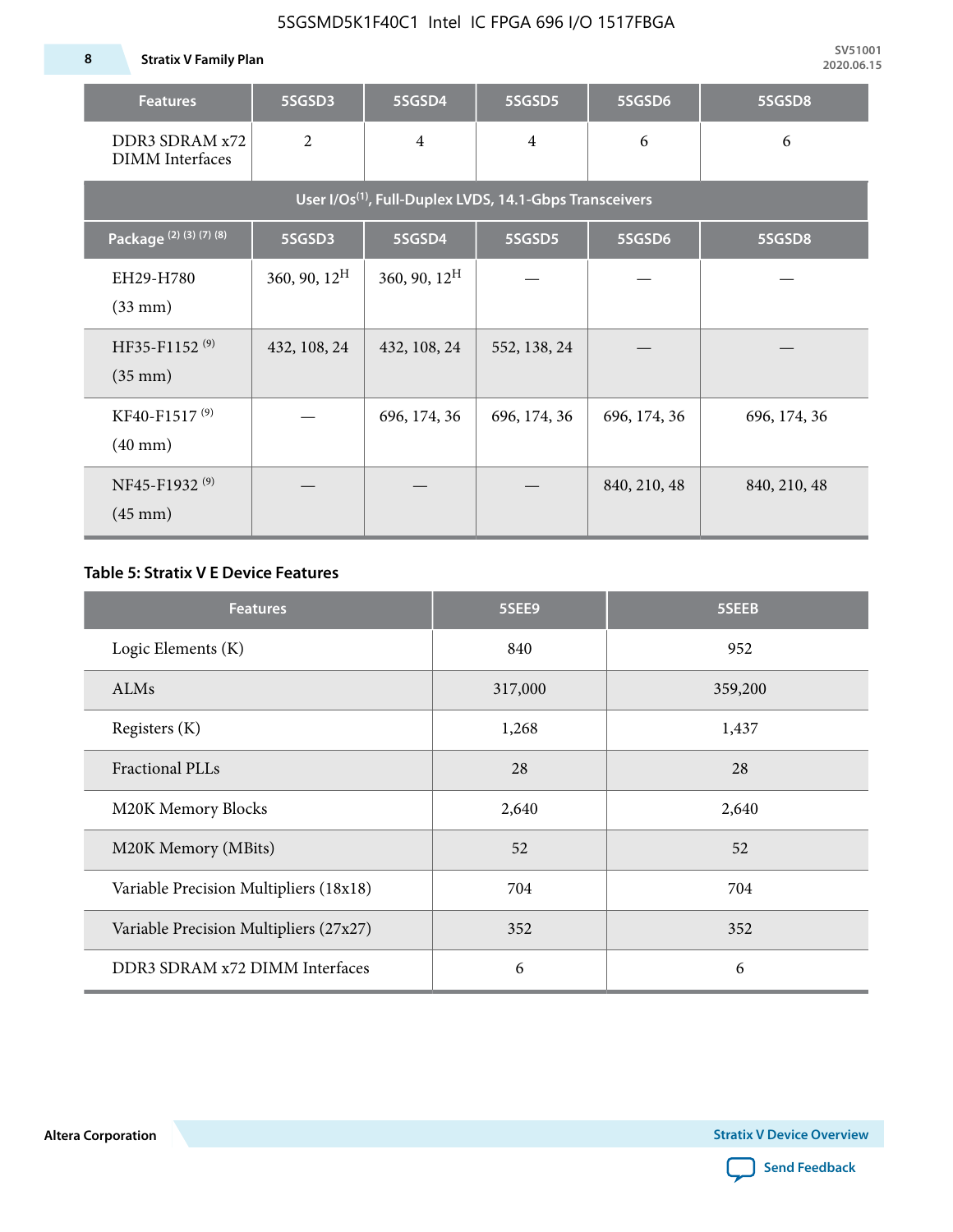| 2020.06.15 |                                  |                                       | <b>Stratix V Family Plan</b> | 9 |
|------------|----------------------------------|---------------------------------------|------------------------------|---|
|            |                                  | User I/Os $^{(1)}$ , Full-Duplex LVDS |                              |   |
|            | Package <sup>(2)</sup> (3)(7)(8) | 5SEE9                                 | 5SEEB                        |   |
|            | H40-H1517<br>$(45 \text{ mm})$   | 696, $174^{\text{H}}$                 | 696, $174^H$                 |   |
|            | F45-F1932<br>$(45 \text{ mm})$   | 840, 210                              | 840, 210                     |   |

### **Table 6: Device Migration List Across All Stratix V Device Variants**

|  |  | All devices in a specific column allow migration. |
|--|--|---------------------------------------------------|
|--|--|---------------------------------------------------|

|                             |               | Package                            |                |                                           |                                                    |                       |               |                |                                    |               |                |
|-----------------------------|---------------|------------------------------------|----------------|-------------------------------------------|----------------------------------------------------|-----------------------|---------------|----------------|------------------------------------|---------------|----------------|
|                             | EH29-<br>H780 | HF35-<br>F1152 <sup>(</sup><br>10) | KF35-<br>F1152 | KF40-<br>F1517/<br>KH40-<br>H1517<br>(11) | NF40/<br>KF40-<br>F1517 <sup>(1</sup><br>$2)$ (13) | <b>RF40-</b><br>F1517 | H40-<br>H1517 | RF43-<br>F1760 | NF45-<br>F1932 <sup>(</sup><br>11) | F45-<br>F1932 | RH43-<br>H1760 |
| <b>Stratix V GX devices</b> |               |                                    |                |                                           |                                                    |                       |               |                |                                    |               |                |
| A3                          | Yes           | Yes                                | Yes            | Yes                                       |                                                    |                       |               |                |                                    |               |                |
| A4                          |               | Yes                                | Yes            | Yes                                       |                                                    |                       |               |                |                                    |               |                |
| A <sub>5</sub>              |               | Yes                                | Yes            | Yes                                       | Yes                                                |                       |               |                | Yes                                |               |                |
| A7                          |               | Yes                                | Yes            | Yes                                       | Yes                                                |                       |               |                | Yes                                |               |                |
| A9                          |               |                                    |                | Yes                                       |                                                    |                       |               |                | Yes                                |               |                |
| AB                          |               |                                    |                | Yes                                       |                                                    |                       |               |                | Yes                                |               |                |
| B <sub>5</sub>              |               |                                    |                |                                           |                                                    | Yes                   |               | Yes            |                                    |               |                |
| <b>B6</b>                   |               |                                    |                |                                           |                                                    | Yes                   |               | Yes            |                                    |               |                |
| <b>B9</b>                   |               |                                    |                |                                           |                                                    |                       |               |                |                                    |               | Yes            |
| <b>BB</b>                   |               |                                    |                |                                           |                                                    |                       |               |                |                                    |               | Yes            |

 $(10)$  All devices in this column are in the HF35 package and have twenty-four 14.1-Gbps transceivers.

<sup>(11)</sup> Different devices within this column have small differences in the overall package height. When multiple Stratix V devices with different package heights are placed on a single board, a single-piece heatsink may not cover the devices evenly. Refer to *AN 670: Thermal Solutions to Address Height Variation in Stratix V Packages*.

<sup>(12)</sup> The 5SGTC5/7 devices in the KF40 package have four 28.05-Gbps transceivers and thirty-two 12.5-Gbps transceivers. Other devices in this column are in the NF40 package and have forty-eight 14.1-Gbps transceivers.

<sup>(13)</sup> For more information, refer to *AN 644: Migration Between Stratix V GX and Stratix V GT Devices*.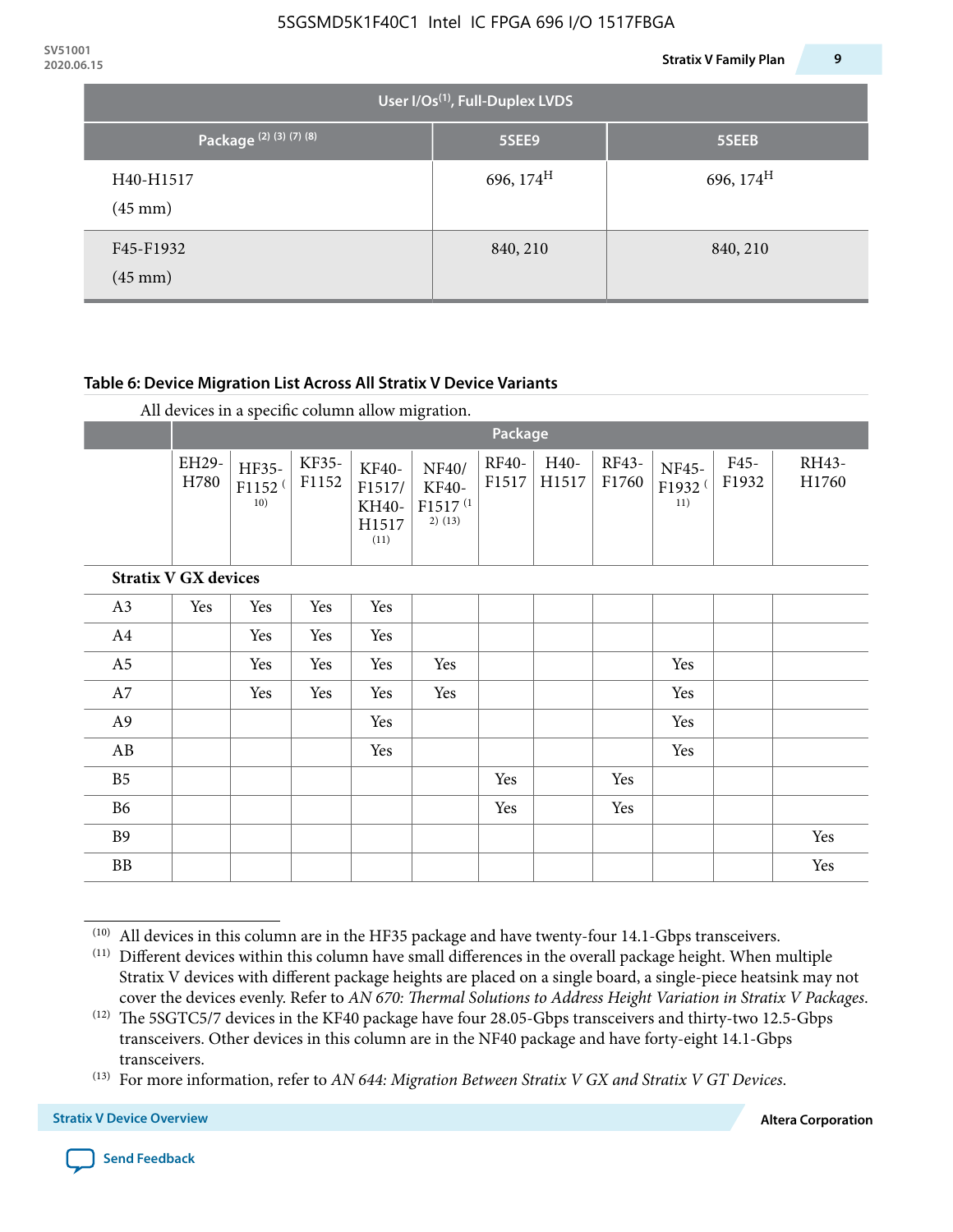#### **10 Low-Power Serial Transceivers**

**Package**

| C <sub>5</sub>              |     |     |  |     | Yes |  |     |     |     |  |
|-----------------------------|-----|-----|--|-----|-----|--|-----|-----|-----|--|
| C7                          |     |     |  |     | Yes |  |     |     |     |  |
| <b>Stratix V GS devices</b> |     |     |  |     |     |  |     |     |     |  |
| D <sub>3</sub>              | Yes | Yes |  |     |     |  |     |     |     |  |
| D <sub>4</sub>              | Yes | Yes |  | Yes |     |  |     |     |     |  |
| D <sub>5</sub>              |     | Yes |  | Yes |     |  |     |     |     |  |
| D <sub>6</sub>              |     |     |  | Yes |     |  |     | Yes |     |  |
| D <sub>8</sub>              |     |     |  | Yes |     |  |     | Yes |     |  |
| <b>Stratix V E devices</b>  |     |     |  |     |     |  |     |     |     |  |
| E9                          |     |     |  |     |     |  | Yes |     | Yes |  |
| EB                          |     |     |  |     |     |  | Yes |     | Yes |  |

**Note:** To verify the pin migration compatibility, use the Pin Migration View window in the Quartus II software Pin Planner.

#### **Related Information**

• **[Altera Product Selector](http://www.altera.com/products/selector/psg-selector.html#)**

Provides the latest information about Altera products.

- **[For more information about verifying the pin migration compatibility, refer to the I/O](http://www.altera.com/literature/hb/qts/qts_qii52013.pdf) [Management chapter in volume 2 of the Quartus II Handbook.](http://www.altera.com/literature/hb/qts/qts_qii52013.pdf)**
- **[For full package details, refer to the Package information datasheet for Altera devices.](http://www.altera.com/support/devices/packaging/specifications/pkg-pin/spe-index.jsp)**
- **[AN 644: Migration Between Stratix V GX and Stratix V GT Devices](http://www.altera.com/literature/an/an644.pdf)**
- **[AN 670: Thermal Solutions to Address Height Variation in Stratix V Packages](http://www.altera.com/literature/an/an670.pdf)**

# **Low-Power Serial Transceivers**

Stratix V FPGAs deliver the industry's most flexible transceivers with the highest bandwidth from 600 Mbps to 28.05 Gbps, low bit error ratio (BER), and low power. Stratix V transceivers have many enhancements to improve flexibility and robustness. These enhancements include robust analog receiver clock and data recovery (CDR), advanced pre-emphasis, and equalization. In addition, each channel provides full featured embedded PCS hard IP to simplify the design, lower the power, and save valuable core resources.

Stratix V transceivers are compliant with a wide range of standard protocols and data rates and are equipped with a variety of signal conditioning features to support backplane, optical module, and chip-tochip applications.

Stratix V transceivers are located on the left and right sides of the device, as shown in the figure below. The transceivers are isolated from the rest of the chip to prevent core and I/O noise from coupling into the transceivers, thereby ensuring optimal signal integrity. The transceiver channels consist of the physical medium attachment (PMA), PCS, and high-speed clock networks. You can also configure unused transceiver PMA channels as additional transmitter PLLs.

**Altera Corporation Stratix V Device Overview**

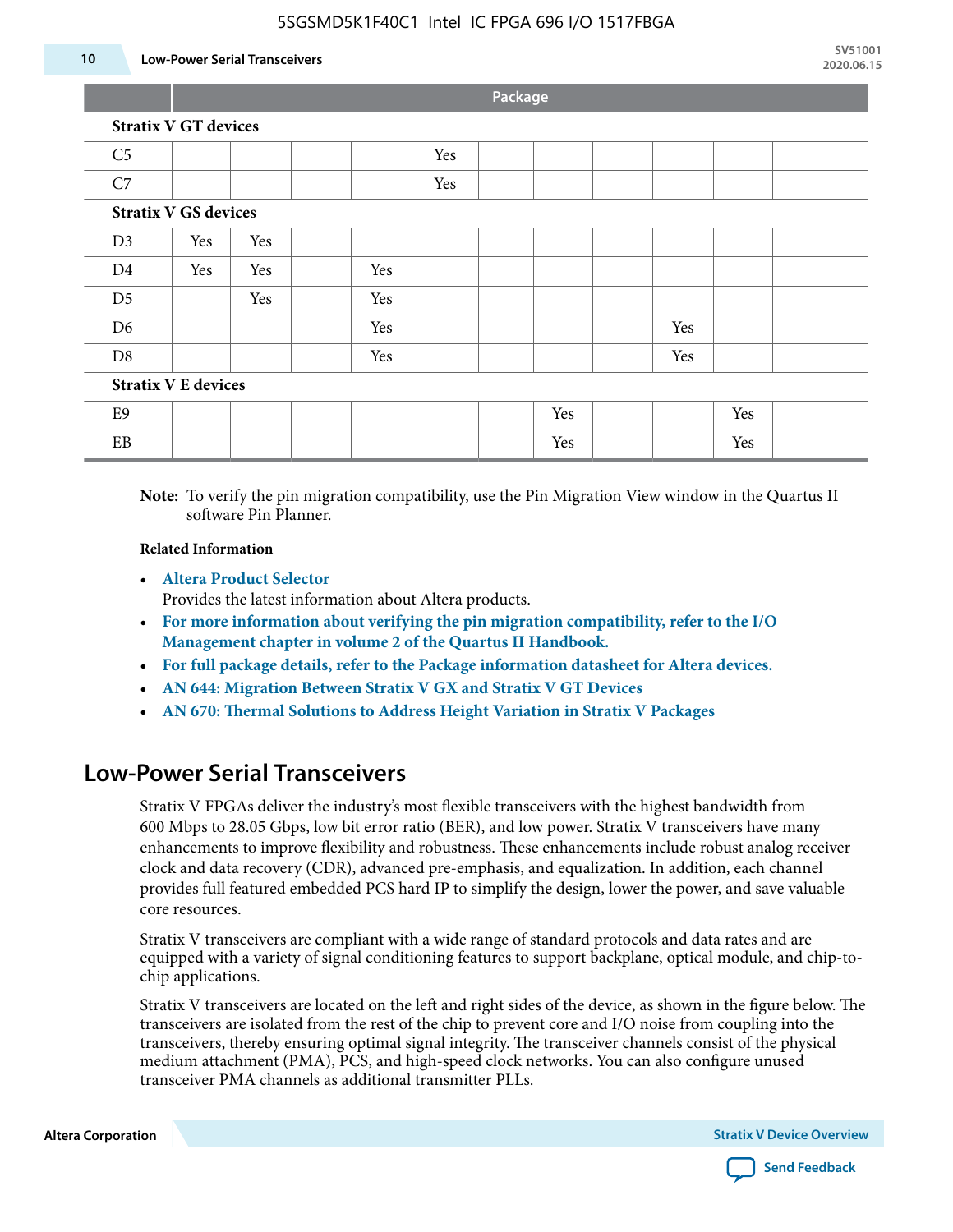### **Figure 1: Stratix V GT, GX, and GS Device Chip View**

This figure represents one variant of a Stratix V device with transceivers. Other variants may have a different floorplan than the one shown here.



(1) You can use the unused transceiver channels as additional transceiver transmitter PLLs.

The following table lists the PMA features for the Stratix V transceivers.

#### **Table 7: Transceiver PMA Features**

| <b>Feature</b>        | <b>Capability</b>                                                                              |
|-----------------------|------------------------------------------------------------------------------------------------|
| Chip-to-chip support  | 28.05 Gbps and 12.5 Gbps (Stratix V GT devices) and<br>14.1 Gbps (Stratix V GX and GS devices) |
| Backplane support     | 12.5 Gbps (Stratix V GX, GS, and GT devices)                                                   |
| Cable driving support | PCIe cable and eSATA applications                                                              |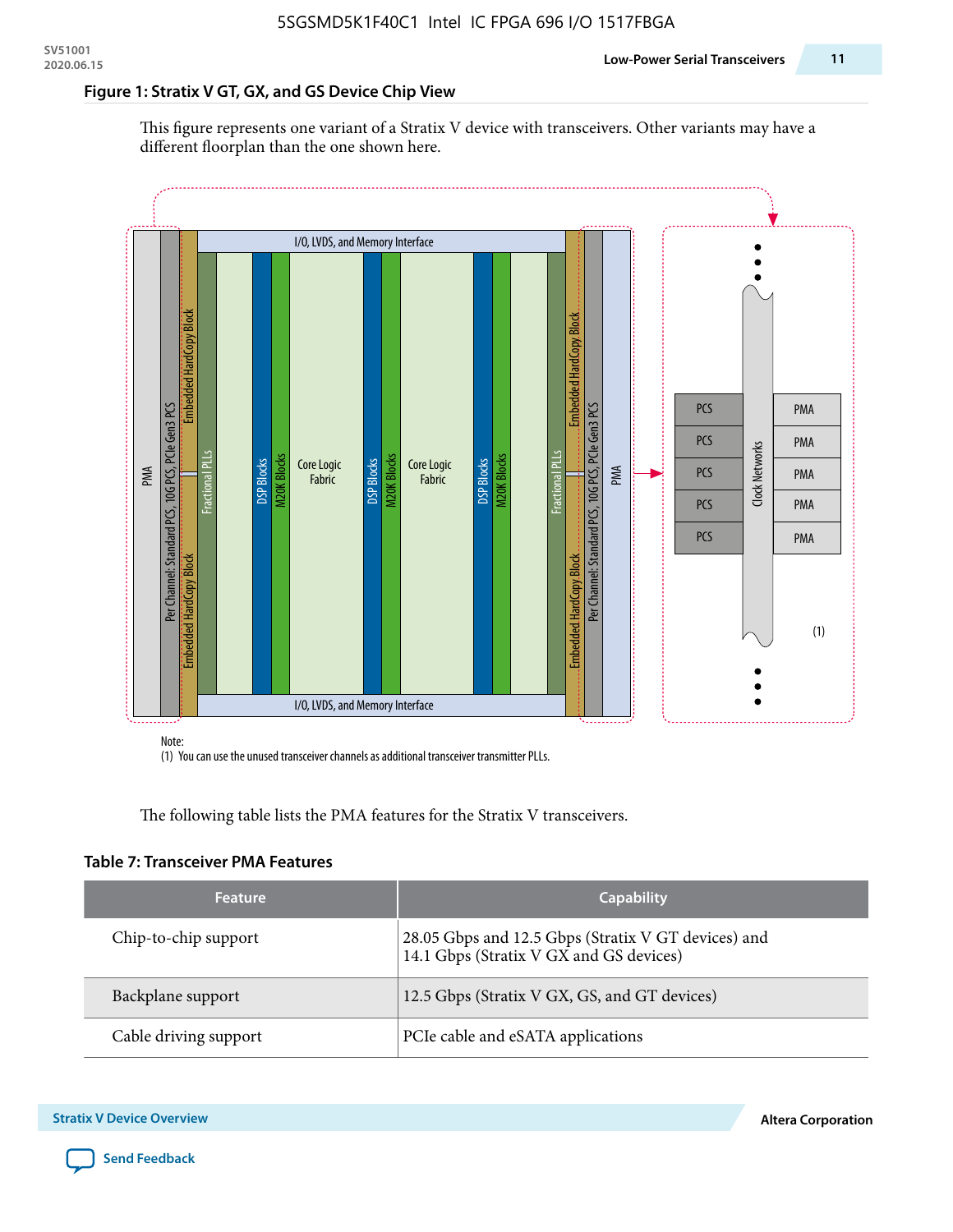| <b>Feature</b>                                      | <b>Capability</b>                                                                                                                                                         |
|-----------------------------------------------------|---------------------------------------------------------------------------------------------------------------------------------------------------------------------------|
| Optical module support with EDC                     | 10G Form-factor Pluggable (XFP), Small Form-factor Pluggable<br>(SFP+), Quad Small Form-factor Pluggable (QSFP), CXP, 100G<br>Pluggable (CFP), 100G Form-factor Pluggable |
| Continuous Time Linear Equalization<br>(CTLE)       | Receiver 4-stage linear equalization to support high-attenuation<br>channels                                                                                              |
| Decision Feedback Equalization (DFE)                | Receiver 5-tap digital equalizer to minimize losses and crosstalk                                                                                                         |
| Adaptive equalization (AEQ)                         | Adaptive engine to automatically adjust equalization to<br>compensate for changes over time                                                                               |
| PLL-based clock recovery                            | Superior jitter tolerance versus phase interpolation techniques                                                                                                           |
| Programmable deserialization and word<br>alignment  | Flexible deserialization width and configurable word alignment<br>patterns                                                                                                |
| Transmitter equalization (pre-emphasis)             | Transmitter driver 4-tap pre-emphasis and de-emphasis for<br>protocol compliance under lossy conditions                                                                   |
| Ring and LC oscillator transmitter PLLs             | Choice of transmitter PLLs per channel, optimized for specific<br>protocols and applications                                                                              |
| On-chip instrumentation (EyeQ data-<br>eye monitor) | Allows non-intrusive on-chip monitoring of both width and<br>height of the data eye                                                                                       |
| Dynamic reconfiguration                             | Allows reconfiguration of single channels without affecting<br>operation of other channels                                                                                |
| Protocol support                                    | Compliance with over 50 industry standard protocols in the<br>range of 600 Mbps to 28.05 Gbps                                                                             |

The Stratix V core logic connects to the PCS through an 8-, 10-, 16-, 20-, 32-, 40-, 64-, or 66-bit interface, depending on the transceiver data rate and protocol. Stratix V devices contain PCS hard IP to support PCIe Gen3, Gen2, Gen1, Interlaken, 10GE, XAUI, GbE, SRIO, CPRI, and GPON protocols. All other standard and proprietary protocols are supported through the transceiver PCS hard IP. The following table lists the transceiver PCS features.

### **Table 8: Transceiver PCS Features**

| <b>Protocol</b> | Data Rates (Gbps)     | <b>Transmitter Data Path</b>                                                                  | <b>Receiver Data Path</b>                                                                                  |
|-----------------|-----------------------|-----------------------------------------------------------------------------------------------|------------------------------------------------------------------------------------------------------------|
| Custom PHY      | $0.6 \text{ to } 8.5$ | Phase compensation FIFO, byte<br>serializer, 8B/10B encoder,<br>bit-slip, and channel bonding | Word aligner, de-skew FIFO,<br>rate match FIFO, 8B/10B<br>decoder, byte deserializer, and<br>byte ordering |

**Altera Corporation** 

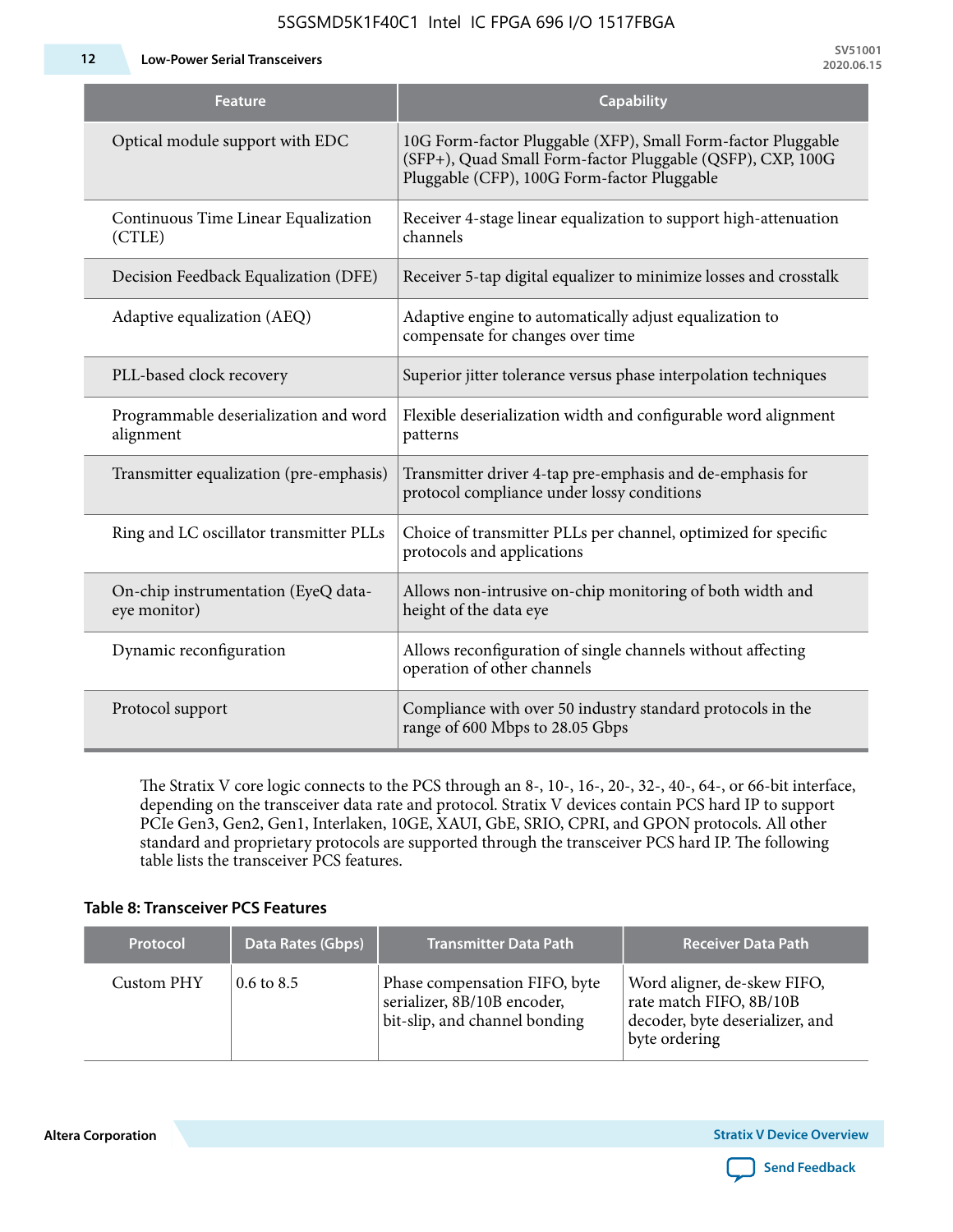**SV51001**

### **2020.06.15 PCIe Gen3, Gen2, and Gen1 Hard IP (Embedded HardCopy Block) 13**

| Protocol                         | Data Rates (Gbps)                 | <b>Transmitter Data Path</b>                                                                   | <b>Receiver Data Path</b>                                                                                                               |  |  |
|----------------------------------|-----------------------------------|------------------------------------------------------------------------------------------------|-----------------------------------------------------------------------------------------------------------------------------------------|--|--|
| Custom 10G<br><b>PHY</b>         | 9.98 to 14.1                      | TX FIFO, gear box, and bit-slip                                                                | RX FIFO and gear box                                                                                                                    |  |  |
| x1, x4, x8 PCIe<br>Gen1 and Gen2 | 2.5 and 5.0                       | Same as custom PHY plus PIPE<br>2.0 interface to core logic                                    | Same as custom PHY plus<br>PIPE 2.0 interface to core logic                                                                             |  |  |
| x1, x4, x8 PCIe<br>Gen3          | 8                                 | Phase compensation FIFO,<br>encoder, scrambler, gear box, and<br>bit-slip                      | Block synchronization, rate<br>match FIFO, decoder,<br>de-scrambler, and phase<br>compensation FIFO                                     |  |  |
| 10G Ethernet                     | 10.3125                           | TX FIFO, 64/66 encoder,<br>scrambler, and gear box                                             | RX FIFO, 64/66 decoder,<br>de-scrambler, block synchro-<br>nization, and gear box                                                       |  |  |
| Interlaken                       | 4.9 to 14.1                       | TX FIFO, frame generator,<br>CRC-32 generator, scrambler,<br>disparity generator, and gear box | RX FIFO, frame generator,<br>CRC-32 checker, frame<br>decoder, descrambler,<br>disparity checker, block<br>synchronization, and gearbox |  |  |
| OTN 40 and<br>100                | $(4+1)$ x 11.3<br>$(10+1)$ x 11.3 | TX FIFO, channel bonding, and<br>byte serializer                                               | RX FIFO, lane deskew, and<br>byte de-serializer                                                                                         |  |  |
|                                  |                                   |                                                                                                |                                                                                                                                         |  |  |
| GbE                              | 1.25                              | Same as custom PHY plus GbE<br>state machine                                                   | Same as custom PHY plus<br>GbE state machine                                                                                            |  |  |
| <b>XAUI</b>                      | 3.125 to 4.25                     | Same as custom PHY plus XAUI<br>state machine for bonding four<br>channels                     | Same as custom PHY plus<br>XAUI state machine for re-<br>aligning four channels                                                         |  |  |
| <b>SRIO</b>                      | 1.25 to 6.25                      | Same as custom PHY plus SRIO<br>V2.1 compliant x2 and x4 channel<br>bonding                    | Same as custom PHY plus<br>SRIO V2.1compliant x2 and<br>x4 deskew state machine                                                         |  |  |
| <b>CPRI</b>                      | 0.6144 to 9.83                    | Same as custom PHY plus TX<br>deterministic latency                                            | Same as custom PHY plus RX<br>deterministic latency                                                                                     |  |  |
| <b>GPON</b>                      | 1.25, 2.5, and 10                 | Same as custom PHY                                                                             | Same as custom PHY                                                                                                                      |  |  |

# **PCIe Gen3, Gen2, and Gen1 Hard IP (Embedded HardCopy Block)**

Stratix V devices have PCIe hard IP designed for performance, ease-of-use, and increased functionality. The PCIe hard IP consists of the PCS, data link, and transaction layers. The PCIe hard IP supports Gen3, Gen2, and Gen1 end point and root port up to x8 lane configurations.

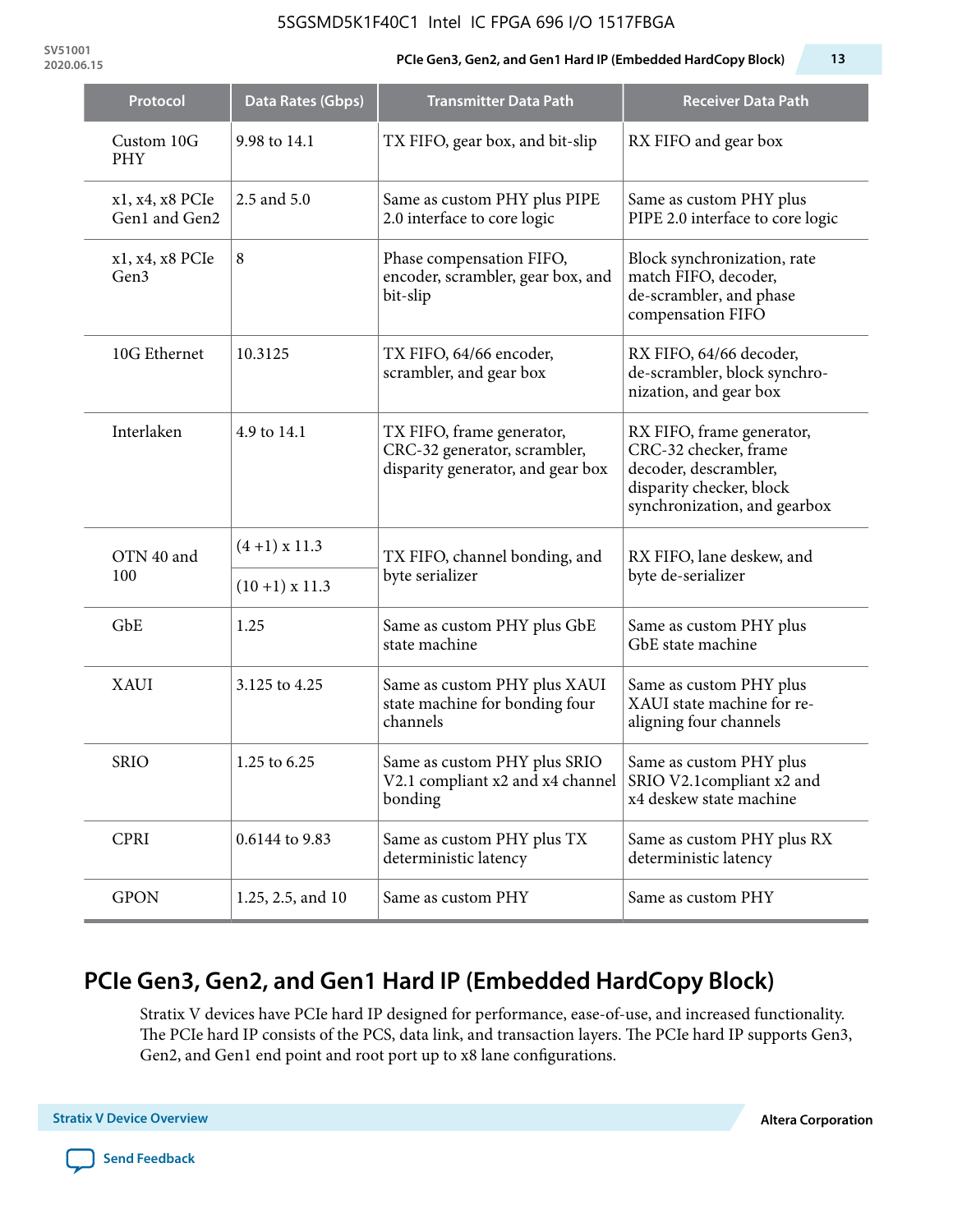#### **14 External Memory and GPIO**

The Stratix V PCIe hard IP operates independently from the core logic, which allows the PCIe link to wake up and complete link training in less than 100 ms while the Stratix V device completes loading the programming file for the rest of the FPGA. The PCIe hard IP also provides added functionality, which helps support emerging features such as Single Root I/O Virtualization (SR-IOV) or optional protocol extensions. In addition, the Stratix V device PCIe hard IP has improved end-to-end data path protection using ECC and enables device CvP.

In all Stratix V devices, the primary PCIe hard IP that supports CvP is always in the bottom left corner of the device (IOBANK\_B0L) when viewing the die from the top.

### **External Memory and GPIO**

Each Stratix V I/O block has a hard FIFO that improves the resynchronization margin as data is transferred from the external memory to the FPGA.

The hard FIFO also lowers PHY latency, resulting in higher random access performance. GPIOs include on-chip dynamic termination to reduce the number of external components and minimize reflections. On-package decoupling capacitors suppress noise on the power lines, which reduce noise coupling into the I/Os. Memory banks are isolated to prevent core noise from coupling to the output, thus reducing jitter and providing optimal signal integrity.

The external memory interface block uses advanced calibration algorithms to compensate for process, voltage and temperature (PVT) variations in the FPGA and external memory components. The advanced algorithms ensure maximum bandwidth and a robust timing margin across all conditions. Stratix V devices deliver a complete memory solution with the High Performance Memory Controller II (HPMC II) and UniPHY MegaCore® IP that simplifies a design for today's advanced memory modules. The following table lists external memory interface block performance.

| Interface         | Performance (MHz) |
|-------------------|-------------------|
| DDR3              | 933               |
| DDR <sub>2</sub>  | 400               |
| QDR II            | 350               |
| $QDR II+$         | 550               |
| <b>RLDRAM II</b>  | 533               |
| <b>RLDRAM III</b> | 800               |

#### **Table 9: External Memory Interface Performance**

The specifications listed in this table are performance targets. For a current achievable performance, use the *External Memory Interface Spec Estimator*.

#### **Related Information**

**[External Memory Interface Spec Estimator](http://www.altera.com/technology/memory/estimator/mem-emif-index.html)**

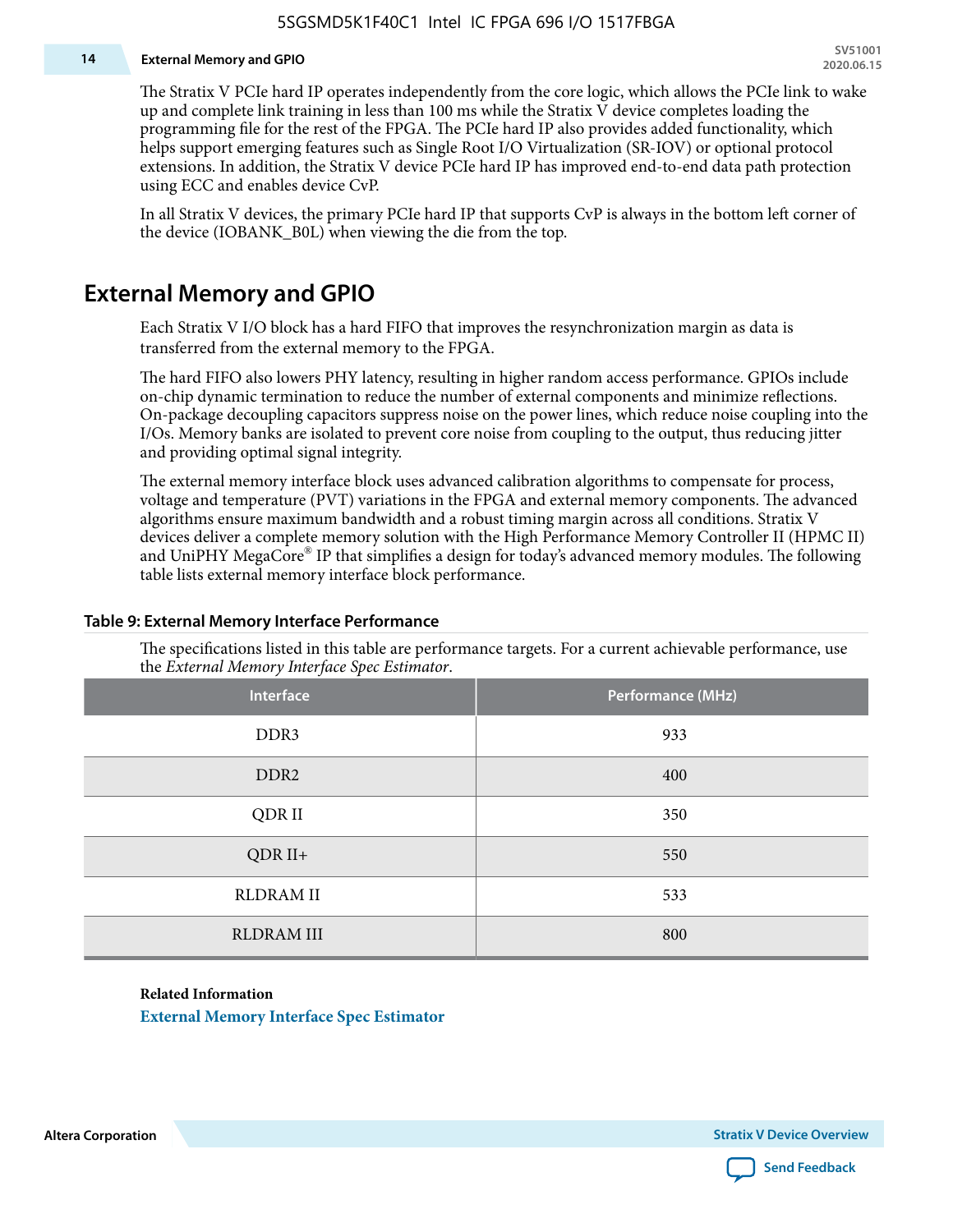# **Adaptive Logic Module**

Stratix V devices use an improved ALM to implement logic functions more efficiently. The Stratix V ALM has eight inputs with a fracturable look-up table (LUT), two dedicated embedded adders, and four dedicated registers.

The Stratix V ALM has the following enhancements:

- Packs 6% more logic when compared with the ALM found in Stratix IV devices.
- Implements select 7-input LUT-based functions, all 6-input logic functions, and two independent functions consisting of smaller LUT sizes (such as two independent 4-input LUTs) to optimize core usage.
- Adds more registers (four registers per 8-input fracturable LUT). More registers allow Stratix V devices to maximize core performance at a higher core logic usage and provides easier timing closure for register-rich and heavily pipelined designs.

The Quartus II software leverages the Stratix V ALM logic structure to deliver the highest performance, optimal logic usage, and lowest compile times. The Quartus II software simplifies design re-use because it automatically maps legacy Stratix designs into the new Stratix V ALM architecture.

# **Clocking**

The Stratix V device core clock network is designed to support 800-MHz fabric operations and 1,066-MHz and 1,600-Mbps external memory interfaces.

The clock network architecture is based on Altera's proven global, quadrant, and peripheral clock structure, which is supported by dedicated clock input pins and fractional clock synthesis PLLs. The Quartus II software identifies all unused sections of the clock network and powers them down, which reduces power consumption.

# **Fractional PLL**

Stratix V devices contain up to 32 fractional PLLs.

You can use the fractional PLLs to reduce both the number of oscillators required on the board and the clock pins used in the FPGA by synthesizing multiple clock frequencies from a single reference clock source. In addition, you can use the fractional PLLs for clock network delay compensation, zero delay buffering, and transmitter clocking for transceivers. Fractional PLLs can be individually configured for integer mode or fractional mode with third-order delta-sigma modulation.

# **Embedded Memory**

Stratix V devices contain two types of embedded memory blocks: MLAB (640-bit) and M20K (20-Kbit). MLAB blocks are ideal for wide and shallow memories. M20K blocks are useful for supporting larger memory configurations and include ECC.

Both types of memory blocks operate up to 600 MHz and can be configured to be a single- or dual-port RAM, FIFO, ROM, or shift register. These memory blocks are flexible and support a number of memory configurations, as shown in the following table.

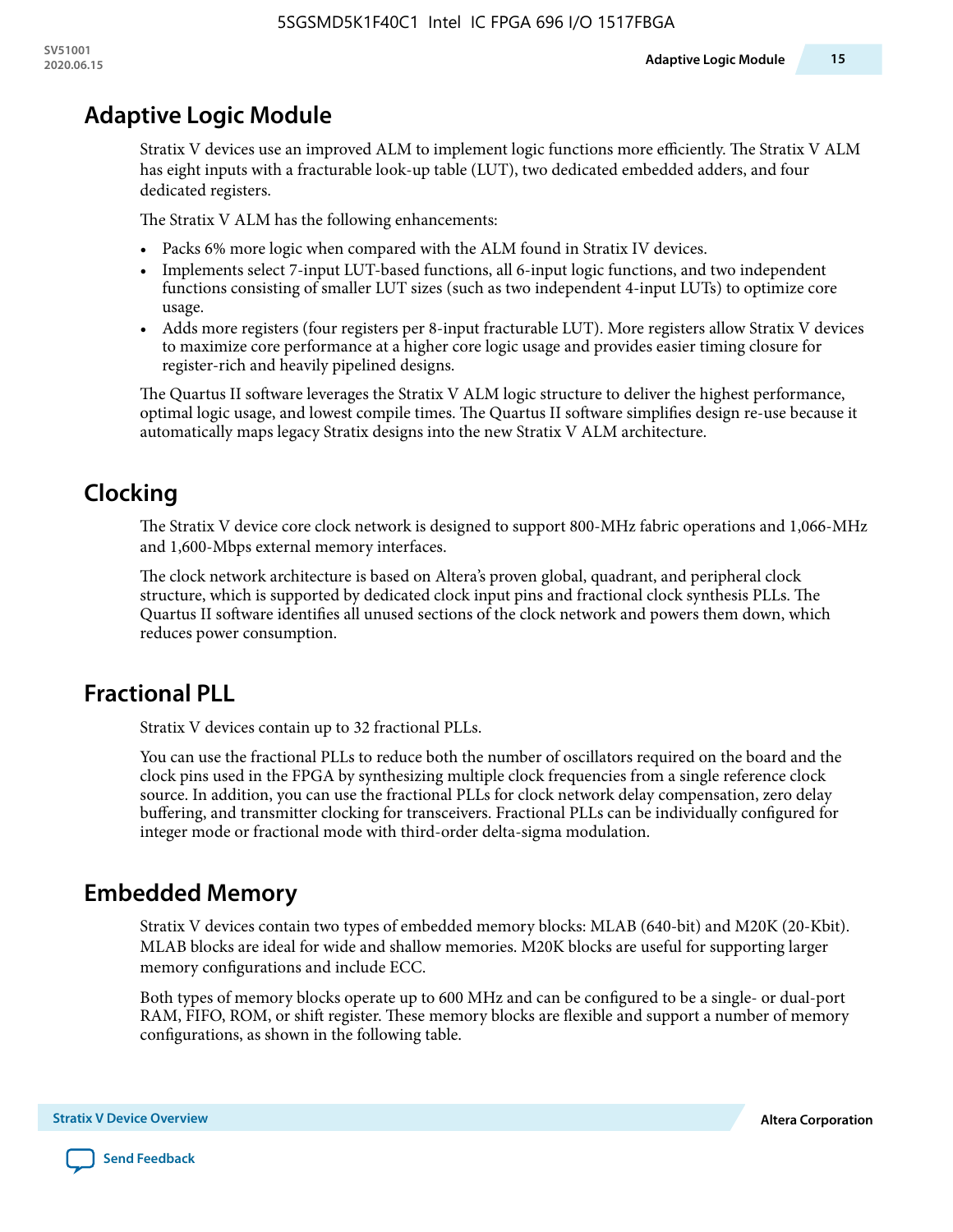### **16 Variable Precision DSP Block**

**SV51001 2020.06.15**

#### **Table 10: Embedded Memory Block Configuration**

| MLAB (640 Bits) | M20K (20,480 Bits) |
|-----------------|--------------------|
|                 | 512x40             |
|                 | 1Kx20              |
| 32x20           | 2Kx10              |
| 64x10           | 4Kx5               |
|                 | 8Kx2               |
|                 | 16Kx1              |

The Quartus II software simplifies design re-use by automatically mapping memory blocks from legacy Stratix devices into the Stratix V memory architecture.

## **Variable Precision DSP Block**

Stratix V FPGAs feature the industry's first variable precision DSP block that you can configure to natively support signal processing with precision ranging from 9x9 to 36x36.

You can independently configure each DSP block at compile time as either a dual 18x18 multiply accumulate or a single 27x27 multiply accumulate. With a dedicated 64-bit cascade bus, you can cascade multiple variable precision DSP blocks to implement even higher precision DSP functions efficiently. The following table describes how variable precision is accommodated within a DSP block or by using multiple blocks.

| <b>Multiplier Size</b><br>(bits) | <b>DSP Block Resources</b>          | <b>Expected Usage</b>                                      |
|----------------------------------|-------------------------------------|------------------------------------------------------------|
| 9x9                              | 1/3 of variable precision DSP block | Low precision fixed point                                  |
| 18x18                            | 1/2 of variable precision DSP block | Medium precision fixed point                               |
| 27x27                            | 1 variable precision DSP block      | High precision fixed or single precision<br>floating point |
| 36x36                            | 2 variable precision DSP blocks     | Very high precision fixed point                            |

### **Table 11: Variable Precision DSP Block Configurations**

Complex multiplication is common in DSP algorithms. One of the most popular applications of complex multipliers is the fast Fourier transform (FFT) algorithm, which increases precision requirements on only one side of the multiplier. The variable precision DSP block is designed to support the FFT algorithm with a proportional increase in DSP resources with precision growth. The following table lists complex multipli‐ cation with variable precision DSP blocks.

**Altera Corporation** 

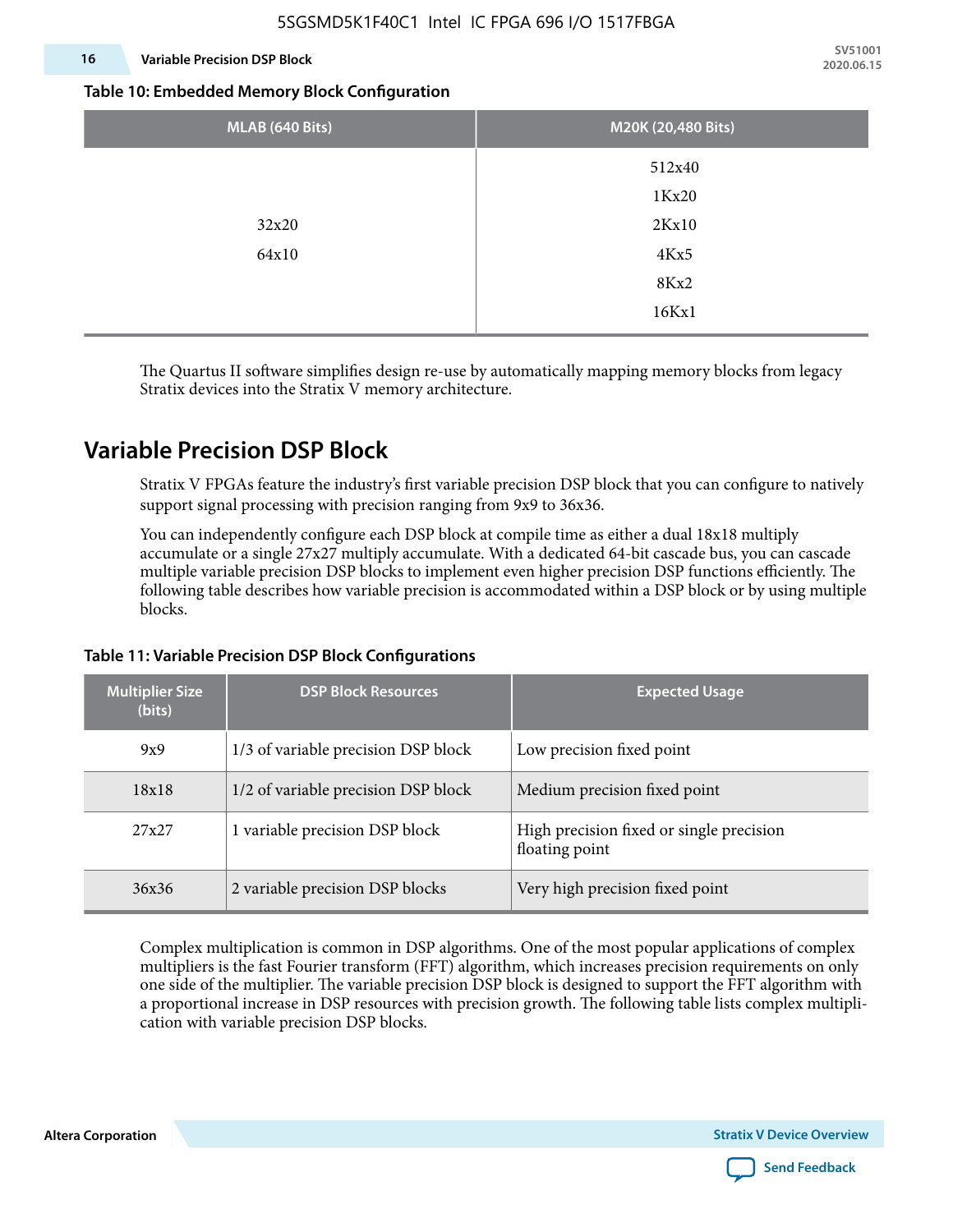| <b>Multiplier Size</b><br>(bits) | <b>DSP Block Resources</b>      | <b>Expected Usage</b>                     |
|----------------------------------|---------------------------------|-------------------------------------------|
| 18x18                            | 2 variable precision DSP blocks | Resource optimized FFTs                   |
| 18x25                            | 3 variable precision DSP blocks | Accommodate bit growth through FFT stages |
| 18x36                            | 4 variable precision DSP blocks | Highest precision FFT stages              |
| 27x27                            | 4 variable precision DSP blocks | Single precision floating point           |

#### **Table 12: Complex Multiplication with Variable Precision DSP Blocks**

For FFT applications with high dynamic range requirements, only the Altera $^\circ$  FFT MegaCore offers an option of single precision floating point implementation, with the resource usage and performance similar to high-precision fixed point implementations.

Other new features include:

- 64-bit accumulator, the largest in the industry
- Hard pre-adder, available in both 18- and 27-bit modes
- Cascaded output adders for efficient systolic FIR filters
- Internal coefficient register banks
- Enhanced independent multiplier operation
- Efficient support for single- and double-precision floating point arithmetic
- Ability to infer all the DSP block modes through HDL code using the Altera Complete Design Suite

The variable precision DSP block is ideal for higher bit precision in high-performance DSP applications. At the same time, the variable precision DSP block can efficiently support the many existing 18-bit DSP applications, such as high definition video processing and remote radio heads. Stratix V FPGAs, with the variable precision DSP block architecture, are the only FPGA family that can efficiently support many different precision levels, up to and including floating point implementations. This flexibility results in increased system performance, reduced power consumption, and reduced architecture constraints for system algorithm designers.

### **Power Management**

Stratix V devices leverage FPGA architectural features and process technology advancements to reduce total power consumption by up to 30% when compared with Stratix IV devices at the same performance level.

Stratix V devices continue to provide programmable power technology, introduced in earlier generations of Stratix FPGA families. The Quartus II software PowerPlay feature identifies critical timing paths in a design and biases core logic in that path for high performance. PowerPlay also identifies non-critical timing paths and biases core logic in that path for low power instead of high performance. PowerPlay automatically biases core logic to meet performance and optimize power consumption.

Additionally, Stratix V devices have a number of hard IP blocks that reduce logic resources and deliver substantial power savings when compared with soft implementations. The list includes PCIe Gen1/Gen2/ Gen3, Interlaken PCS, hard I/O FIFOs, and transceivers. Hard IP blocks consume up to 50% less power than equivalent soft implementations.

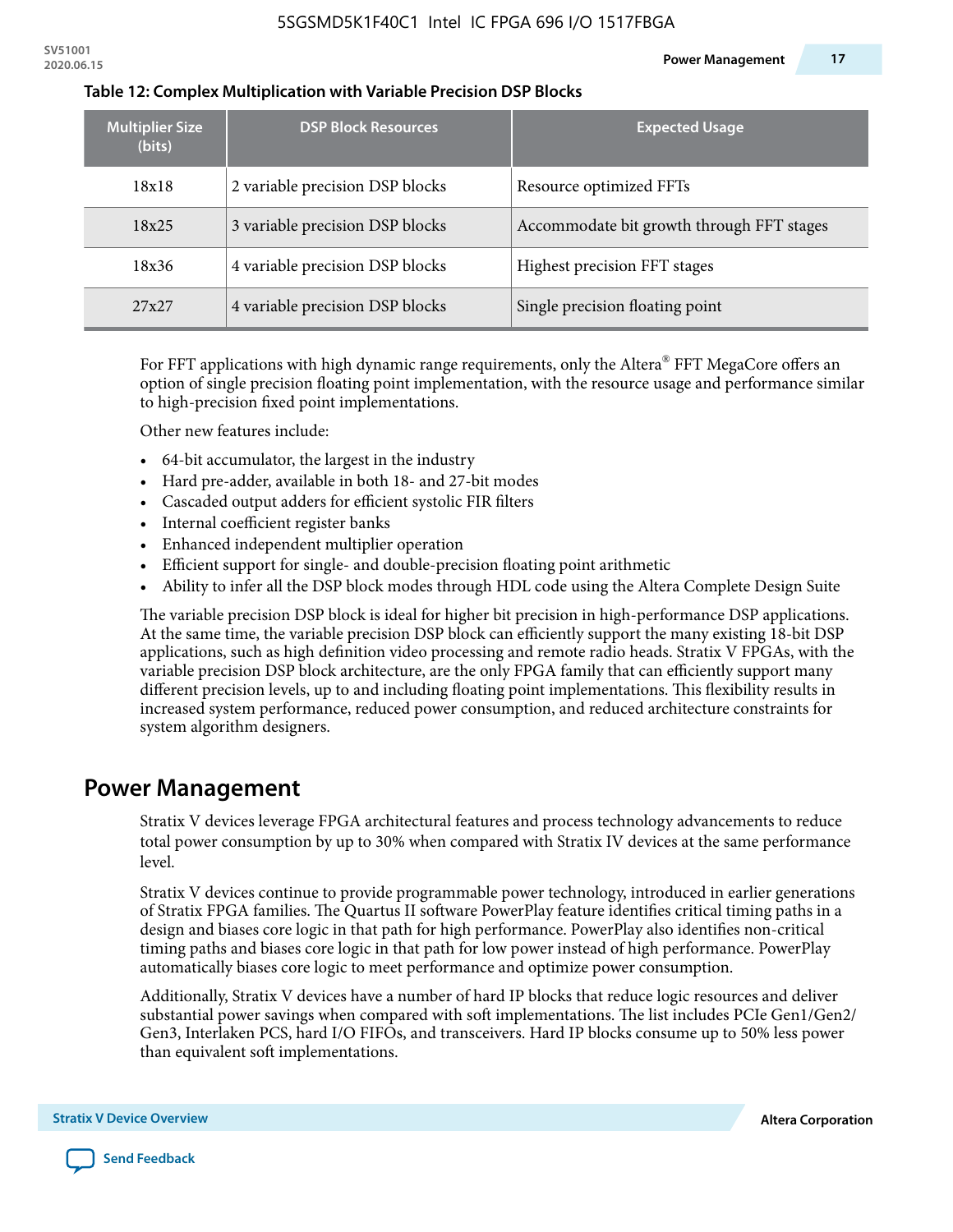#### **18 Incremental Compilation**

Stratix V transceivers are designed for power efficiency. The transceiver channels consume 50% less power than Stratix IV FPGAs. The transceiver PMA consumes approximately 90 mW at 6.5 Gbps and 170 mW at 12.5 Gbps.

# **Incremental Compilation**

The Quartus II software incremental compilation feature reduces compilation time by up to 70% and preserves performance to ease timing closure.

Incremental compilation supports top-down, bottom-up, and team-based design flows. Incremental compilation facilitates modular hierarchical and team-based design flows where a team of designers work in parallel on a design. Different designers or IP providers can develop and optimize different blocks of the design independently, which you can then import into the top-level project.

# **Enhanced Configuration and CvP**

Stratix V device configuration is enhanced for ease-of-use, speed, and cost.

Stratix V devices support a new 4-bit bus active serial mode (ASx4). ASx4 supports up to a 400Mbps data rate using small low-cost quad interface Flash devices. ASx4 mode is easy to use and offers an ideal balance between cost and speed. Finally, the fast passive parallel (FPP) interface is enhanced to support 8-, 16-, and 32-bit data widths to meet a wide range of performance and cost goals.

You can configure Stratix V FPGAs using CvP with PCIe. CvP with PCIe divides the configuration process into two parts: the PCIe hard IP and periphery and the core logic fabric. CvP uses a much smaller amount of external memory (flash or ROM) because CvP has to store only the configuration file for the PCIe hard IP and periphery. The 100-ms power-up to active time (for PCIe) is much easier to achieve when only the PCIe hard IP and periphery are loaded. After the PCIe hard IP and periphery are loaded and the root port is booted up, application software running on the root port can send the configuration file for the FPGA fabric across the PCIe link where the file is loaded into the FPGA. The FPGA is then fully configured and functional.

The following table lists the configuration modes available for Stratix V devices.

| <b>Mode</b>                           | <b>Fast or</b><br><b>Slow POR</b> | Compres-<br>sion | <b>Encryption</b> | Remote<br><b>Update</b> | Data Width | <b>Max Clock</b><br>Rate (MHz) | <b>Max Data Rate</b><br>(Mbps) |
|---------------------------------------|-----------------------------------|------------------|-------------------|-------------------------|------------|--------------------------------|--------------------------------|
| <b>Active Serial</b><br>(AS)          | Yes                               | Yes              | Yes               | Yes                     | 1, 4       | 100                            | 400                            |
| Passive Serial<br>(PS)                | Yes                               | Yes              | Yes               |                         | 1          | 125                            | 125                            |
| <b>Fast Passive</b><br>Parallel (FPP) | Yes                               | Yes              | Yes               | $Yes$ $(14)$            | 8, 16, 32  | $125^{(15)}$                   | 3,000                          |

### **Table 13: Configuration Modes for Stratix V Devices**

**Altera Corporation Stratix V Device Overview**



<sup>(14)</sup> Remote update support with the Parallel Flash Loader.

<sup>&</sup>lt;sup>(15)</sup> The maximum clock rate is 125 MHz for x8 and x16 FPP, but only 100 MHz for x32 FPP.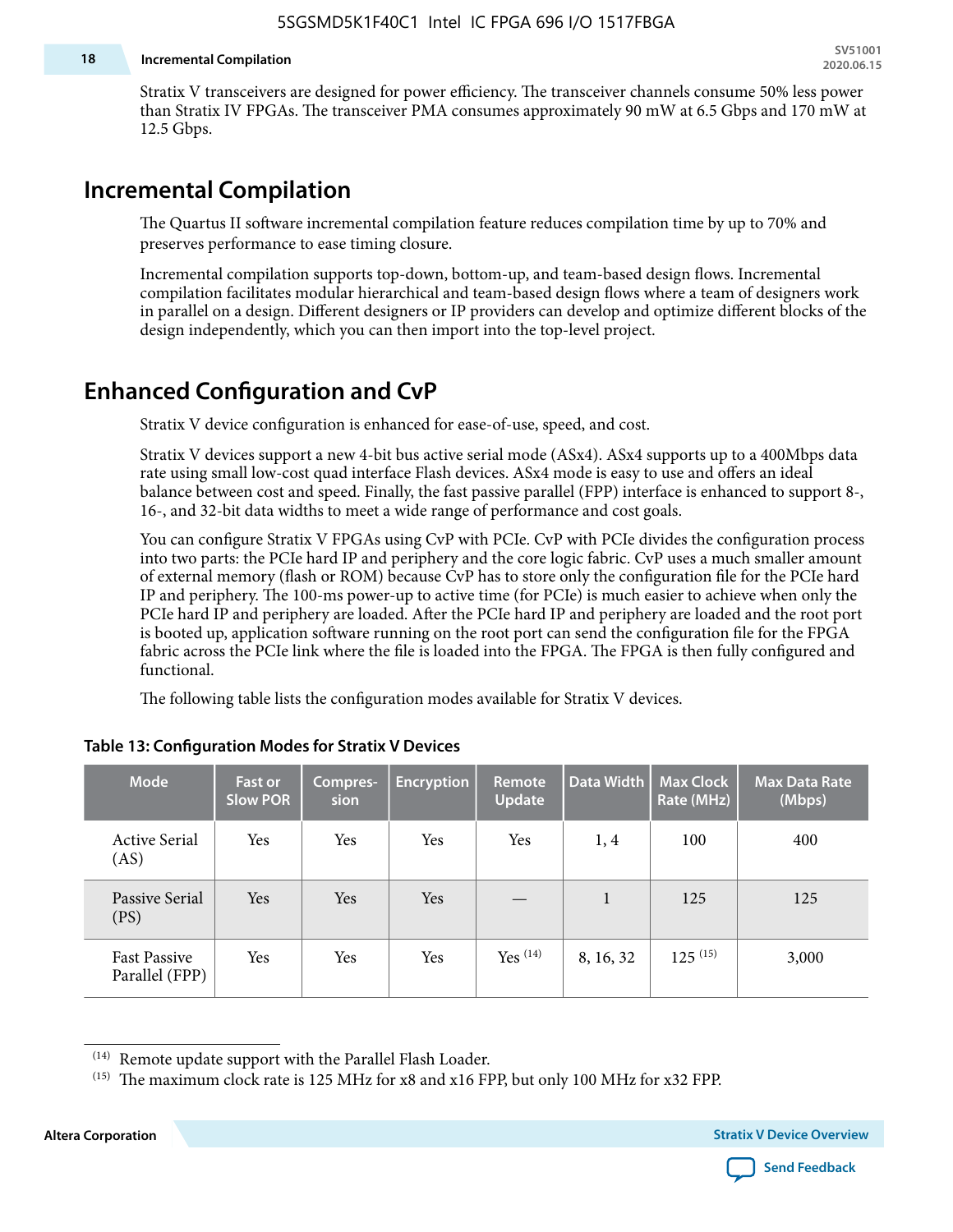| <b>Mode</b>                     | <b>Fast or</b><br><b>Slow POR</b> | Compres-<br>sion | <b>Encryption</b> | Remote<br>Update | Data Width | <b>Max Clock</b><br>Rate (MHz) | <b>Max Data Rate</b><br>(Mbps) |
|---------------------------------|-----------------------------------|------------------|-------------------|------------------|------------|--------------------------------|--------------------------------|
| CvP                             |                                   |                  | Yes               | Yes              | 1, 2, 4, 8 |                                | 3,000                          |
| Partial<br>Reconfigura-<br>tion |                                   |                  | Yes               | Yes              | 16         | 125                            | 2,000                          |
| JTAG                            |                                   |                  |                   |                  |            | 33                             | 33                             |

### **Partial Reconfiguration**

Partial reconfiguration allows you to reconfigure part of the FPGA while other sections continue to operate.

This capability is required in systems where uptime is critical because partial reconfiguration allows you to make updates or adjust functionality without disrupting services. While lowering power and cost, partial reconfiguration also increases the effective logic density by removing the necessity to place FPGA functions that do not operate simultaneously. Instead, you can store these functions in external memory and load them as required. This capability reduces the size of the FPGA by allowing multiple applications on a single FPGA, saving board space and reducing power.

You no longer need to know all the details of the FPGA architecture to perform partial reconfiguration. Altera simplifies the process by extending the power of incremental compilation used in earlier versions of the Quartus II software.

Partial reconfiguration is supported in the following configurations:

- Partial reconfiguration through the FPP x16 I/O interface
- CvP
- Soft internal core, such as the Nios® II processor.

# **Automatic Single Event Upset Error Detection and Correction**

Stratix V devices offer single event upset (SEU) error detection and correction circuitry that is robust and easy to use.

The correction circuitry includes protection for configuration RAM (CRAM) programming bits and user memories. The CRAM is protected by a continuously running cyclical redundancy check (CRC) error detection circuit with integrated ECC that automatically corrects one or double-adjacent bit errors and detects higher order multi-bit errors. When more than two errors occur, correction is available through a core programming file reload that refreshes a design while the FPGA is operating.

The physical layout of the FPGA is optimized to make the majority of multi-bit upsets appear as independent single- or double-adjacent bit errors, which are automatically corrected by the integrated CRAM ECC circuitry. In addition to the CRAM protection in Stratix V devices, user memories include integrated ECC circuitry and are layout-optimized to enable error detection of 3-bit errors and correction for 2-bit errors.

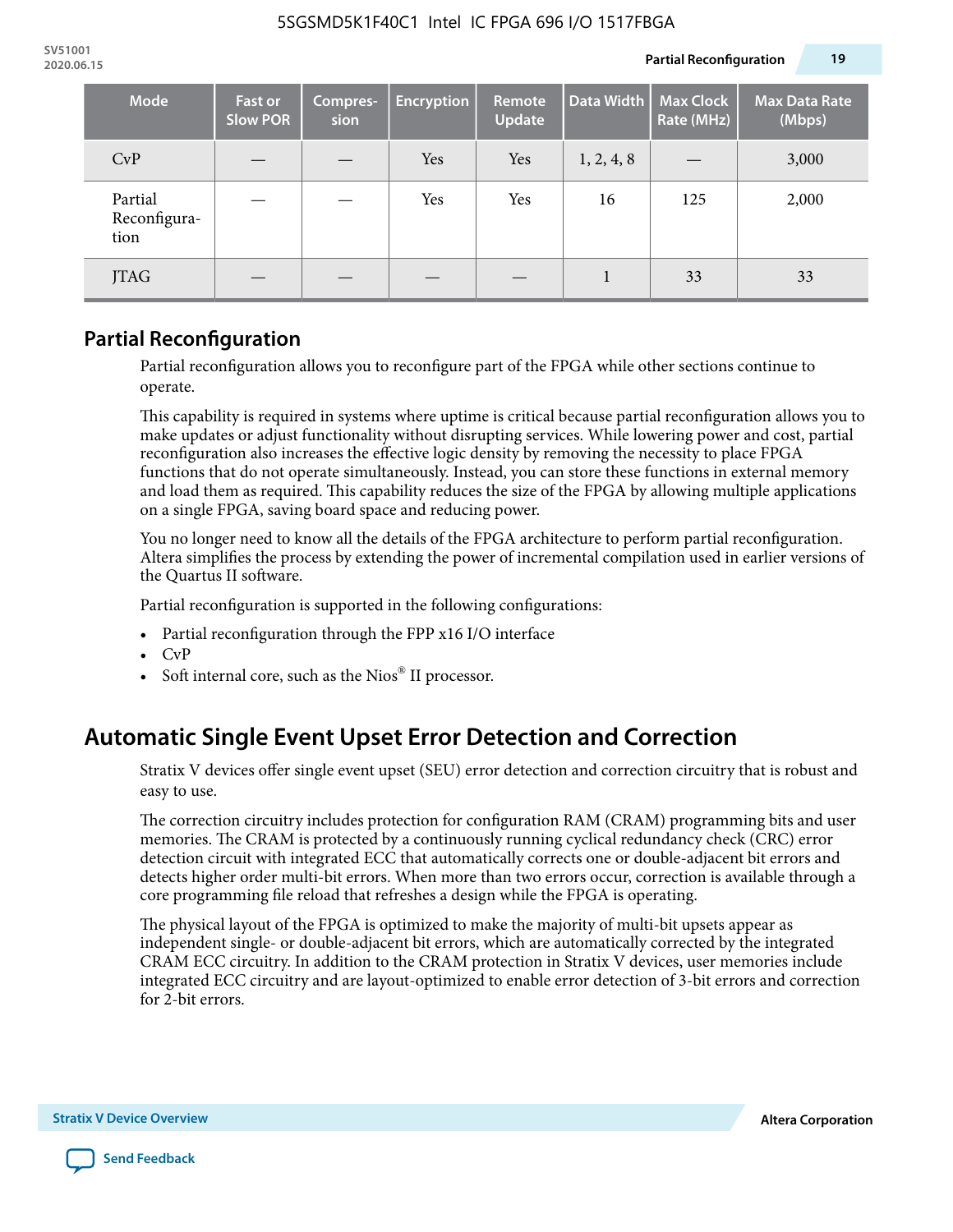# **HardCopy V Devices**

HardCopy V ASICs offer the lowest risk and lowest total cost in ASIC designs with embedded high-speed transceivers. You can prototype and debug with Stratix V FPGAs, then use HardCopy V ASICs for volume production. The proven turnkey process creates a functionally equivalent HardCopy V ASIC with or without embedded transceivers to meet all timing constraints in as little as 12 weeks.

The powerful combination of Stratix V FPGAs and HardCopy V ASICs can help you meet your design requirements. Whether you plan for ASIC production and require the lowest-risk, lowest-cost path from specification to production or require a cost reduction path for your FPGA-based systems, Altera provides the optimal solution for power, performance, and device bandwidth.

# **Ordering Information**

This section describes ordering information for Stratix V GT, GX, GS, and E devices.

The following figure shows the ordering codes for Stratix V devices.

**Altera Corporation** 

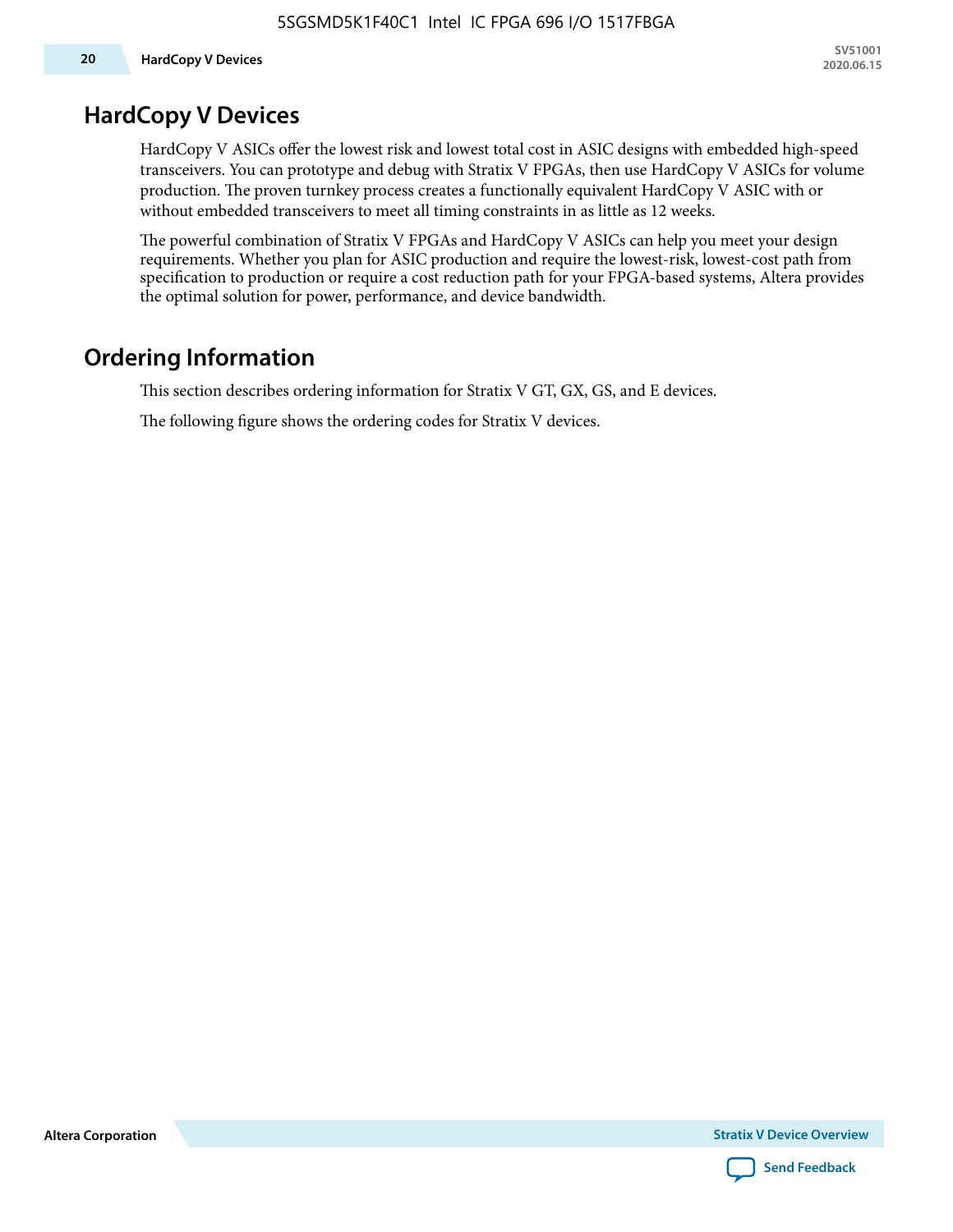#### **Figure 2: Ordering Information for Stratix V Devices**



(1) Stratix V mainstream "M" devices have exactly one instantiation of PCI Express hard IP. Extended "E" devices have either two or four instantiations of PCI Express hard IP, depending on the device and package combination. For non-transceiver Stratix V devices, this character does not appear in the part number.

(2) You can select one or two of these options, or you can ignore these options.

(3) YY parts can support transceiver operations up to 10.3125 Gbps.

(4) Contact Intel for availability.

# **Document Revision History**

| <b>Document</b><br><b>Version</b> | <b>Changes</b>                                                                                                                                            |
|-----------------------------------|-----------------------------------------------------------------------------------------------------------------------------------------------------------|
| 2020.06.15                        | Updated Figure: Ordering Information for Stratix V Devices:<br>• Added the RoHS ordering information.<br>• Removed "ES" from the list of optional suffix. |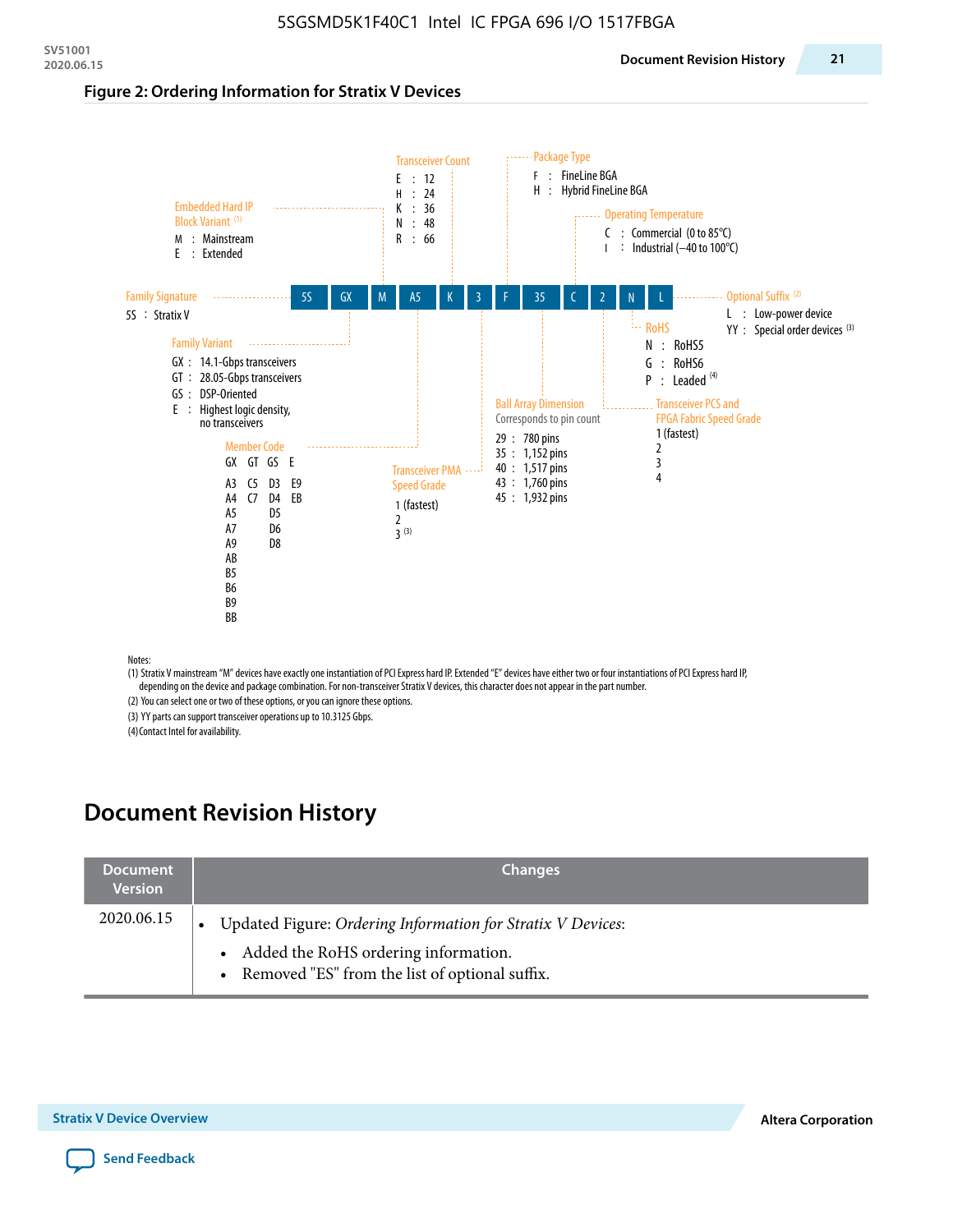### **22 Document Revision History**

**SV51001 2020.06.15**

### **Table 14: Document Revision History**

| <b>Date</b>   | <b>Version</b> | <b>Changes Made</b>                                                                                                                                                                                                                                                                                                                                                                                                                                                                                                                                                   |
|---------------|----------------|-----------------------------------------------------------------------------------------------------------------------------------------------------------------------------------------------------------------------------------------------------------------------------------------------------------------------------------------------------------------------------------------------------------------------------------------------------------------------------------------------------------------------------------------------------------------------|
| October 2015  | 2015.10.01     | Changed heading in the "Ordering Information for Stratix V<br>Devices" figure to "Embedded Hard IP Block Variant".                                                                                                                                                                                                                                                                                                                                                                                                                                                    |
| January 2015  | 2015.01.15     | Added ALM counts and device package sizes to the four<br>$\bullet$<br>device family features tables.<br>In the "Stratix V GX Device Features" table, changed the<br>number of DDR3 SDRAM x72 DIMM Interfaces for the<br>5SGXA3 and 5SGXA4 devices to 6. Also added footnote<br>to this row.<br>Deleted listings for 40GBASE-R and 100GBASE-R<br>Ethernet from the "Transceiver PCS Features" table in the<br>"Low-Power Serial Transceivers" section.<br>Added YY code to the Optional Suffix category in the<br>"Ordering Information for Stratix V Devices" figure. |
| April 2014    | 2014.04.08     | Updated "Variable precision DSP blocks" section of the<br>"Features Summary" table to 600 MHz performance.                                                                                                                                                                                                                                                                                                                                                                                                                                                            |
| April 2014    | 2014.04.03     | Updated GPIOs section of the "Features Summary" table<br>$\bullet$<br>to 1.6 Gbps LVDS.<br>Changed clocking speed to 800 MHz in the "Features<br>Summary" and the "Clocking" sections.                                                                                                                                                                                                                                                                                                                                                                                |
| January 2014  | 2014.01.10     | Added link to Altera Product Selector in the "Stratix V<br>Family Plan" section.<br>Corrected DDR2 performance from 533 MHz to<br>$\bullet$<br>400 MHz.<br>Updated "Device Migration List Across All Stratix V<br>Device Variants" table.                                                                                                                                                                                                                                                                                                                             |
| May 2013      | 2013.05.06     | Added link to the known document issues in the<br>Knowledge Base.<br>Updated backplane support information.<br>$\bullet$<br>Added a note about the number of I/Os to each table in<br>the "Stratix V Family Plan" section.<br>Updated the "Ordering Information for Stratix V<br>$\bullet$<br>Devices" figure.                                                                                                                                                                                                                                                        |
| December 2012 | 3.1            | Updated Table 6 and Table 13.<br>$\bullet$<br>Updated Figure 2.<br>$\bullet$                                                                                                                                                                                                                                                                                                                                                                                                                                                                                          |
| June 2012     | 3.0            | Converted chapter to stand-alone format and removed<br>$\bullet$<br>from the Stratix V handbook.<br>Changed title of document to Stratix V Device Overview<br>$\bullet$<br>Updated Figure 1.<br>$\bullet$<br>Minor text edits.                                                                                                                                                                                                                                                                                                                                        |

**Altera Corporation** 

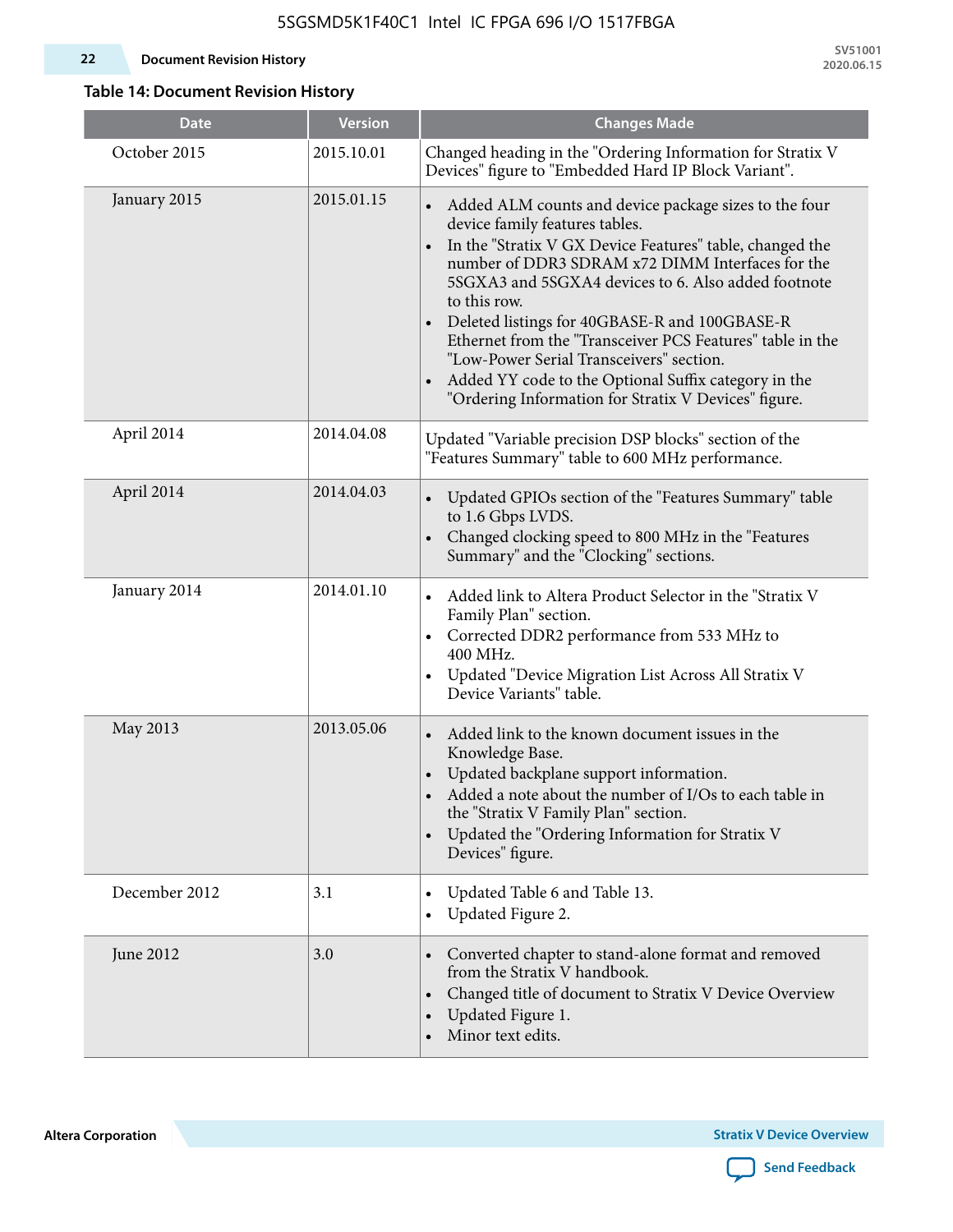| <b>Date</b>    | <b>Version</b> | <b>Changes Made</b>                                                                                                                                                                                                                                                |
|----------------|----------------|--------------------------------------------------------------------------------------------------------------------------------------------------------------------------------------------------------------------------------------------------------------------|
| February 2012  | 2.3            | Updated Table 1-2, Table 1-3, Table 1-4, and Table 1-5.<br>$\bullet$<br>Updated Figure 1-2.<br>$\bullet$<br>Updated "Automatic Single Event Upset Error Detection<br>$\bullet$<br>and Correction" on page 18.<br>Minor text edits.                                 |
| December 2011  | 2.2            | Updated Table 1-2 and Table 1-3.                                                                                                                                                                                                                                   |
| November 2011  | 2.1            | Changed Stratix V GT transceiver speed from 28 Gbps to<br>28.05 Gbps.<br>Updated Figure 1-2.<br>$\bullet$                                                                                                                                                          |
| November 2011  | 2.0            | Revised Figure 1-2.<br>$\bullet$<br>Updated Table 1-5.<br>Minor text edits.                                                                                                                                                                                        |
| September 2011 | 1.10           | Updated Table 1-2, Table 1-3, and Table 1-4.                                                                                                                                                                                                                       |
| September 2011 | 1.9            | Updated Table 1-1, Table 1-2, Table 1-3, Table 1-4, and<br>Table $1-5$ .<br>Updated Figure 1-2.<br>$\bullet$<br>Minor text edits.                                                                                                                                  |
| June 2011      | 1.8            | Changed 800 MHz to 1,066 MHz for DDR3 in Table 1-8<br>and in text.                                                                                                                                                                                                 |
| May 2011       | 1.7            | For Stratix V GT devices, changed 14.1 Gbps to<br>12.5 Gbps.<br>• Changed Configuration via PCIe to Configuration via<br>Protocol<br>Updated Table 1-1, Table 1-2, Table 1-3, Table 1-4,<br>$\bullet$<br>Table 1-5, and Table 1-6.<br>• Chapter moved to Volume 1. |
| January 2011   | 1.6            | Added Stratix V GS information.<br>$\bullet$<br>Updated tables listing device features.<br>$\bullet$<br>Added device migration information.<br>٠<br>Updated 12.5-Gbps transceivers to 14.1-Gbps<br>$\bullet$<br>transceivers                                       |
| December 2010  | 1.5            | Updated Table 1-1.                                                                                                                                                                                                                                                 |
| December 2010  | 1.4            | Updated Table 1-1.<br>Updated Figure 1-2.<br>Converted to the new template.<br>$\bullet$<br>Minor text edits.                                                                                                                                                      |

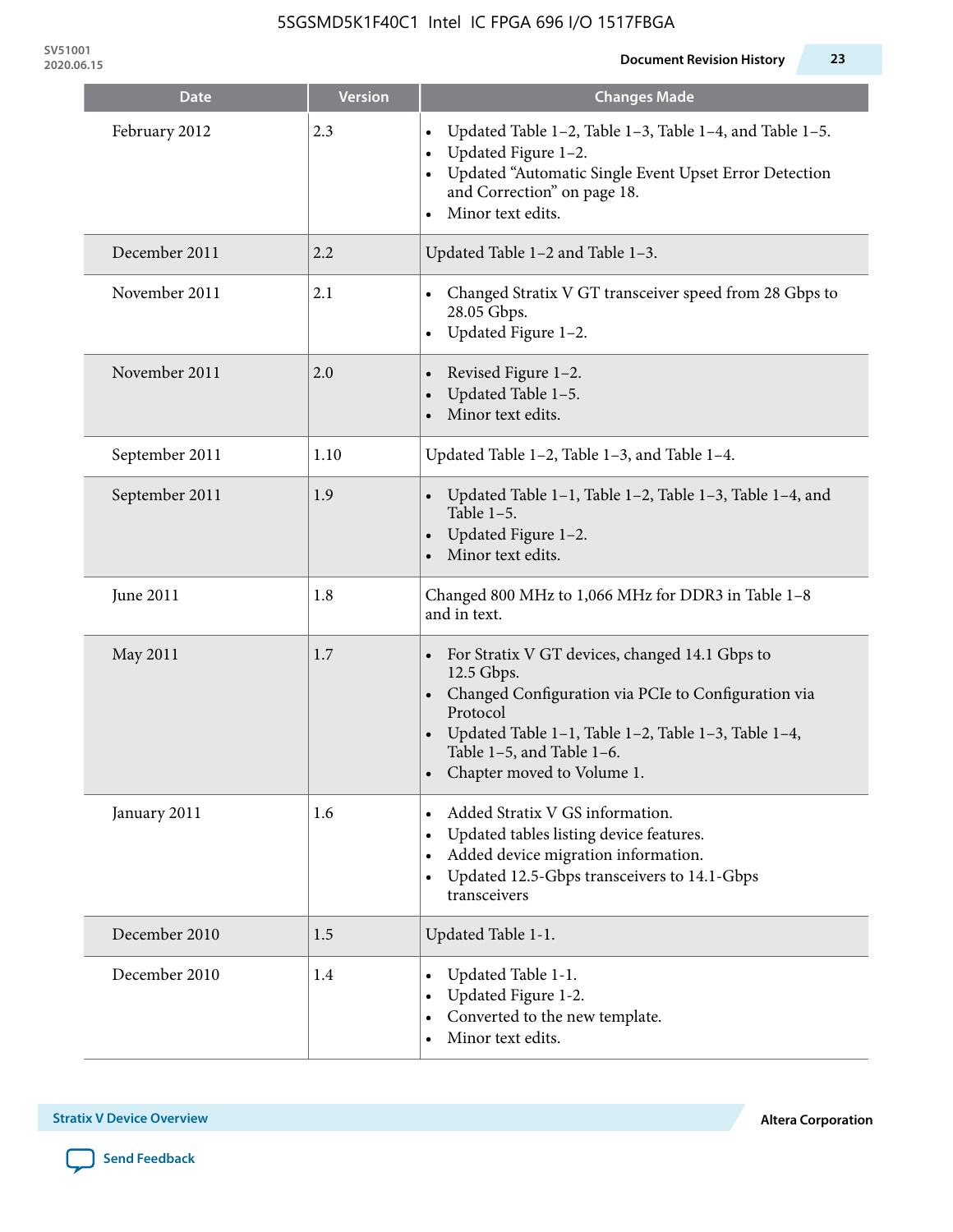

| Date             | <b>Version</b> | <b>Changes Made</b>                                                                                                                                                                                                                                                                                                                                                                             |
|------------------|----------------|-------------------------------------------------------------------------------------------------------------------------------------------------------------------------------------------------------------------------------------------------------------------------------------------------------------------------------------------------------------------------------------------------|
| <b>July 2010</b> | 1.3            | Updated Table 1-5                                                                                                                                                                                                                                                                                                                                                                               |
| <b>July 2010</b> | 1.2            | Updated "Features Summary" on page 1-2<br>Updated resource counts in Table 1-1 and Table 1-2<br>Removed "Interlaken PCS Hard IP" and "10G Ethernet<br>Hard IP"<br>Added "40G and 100G Ethernet Hard IP (Embedded<br>HardCopy Block)" on page 1-7<br>Added information about Configuration via PCIe<br>Added "Partial Reconfiguration" on page 1-12<br>Added "Ordering Information" on page 1-14 |
| May 2010         | 1.1            | Updated part numbers in Table $1-1$ and Table $1-2$                                                                                                                                                                                                                                                                                                                                             |
| April 2010       | 1.0            | Initial release                                                                                                                                                                                                                                                                                                                                                                                 |

**Altera Corporation**